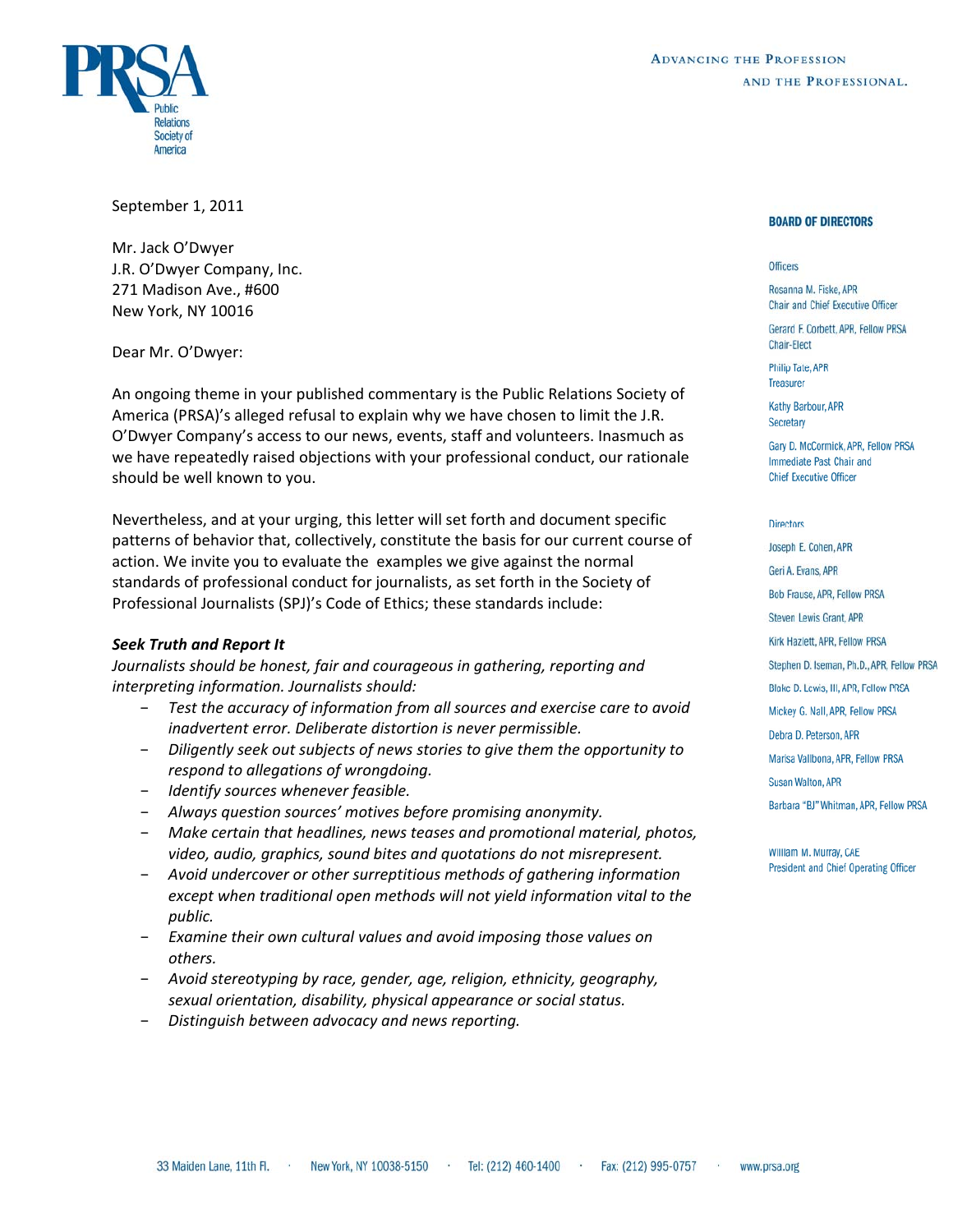## *Minimize Harm*

*Ethical journalists treat sources, subjects and colleagues as human beings deserving of respect. Journalists should:*

- − *Show compassion for those who may be affected adversely by news coverage.*
- − *Recognize that private people have a greater right to control information about themselves than do public officials and others who seek power, influence or attention. Only an overriding public need can justify intrusion into anyone's privacy.*
- − *Show good taste. Avoid pandering to lurid curiosity.*

# *Act Independently*

Journalists should be free of obligation to any interest other than the public's right to know. Journalists *should:*

− *Avoid conflicts of interest, real or perceived.*

# *Be Accountable*

*Journalists are accountable to their readers, listeners, viewers and each other. Journalists should:*

- − *Admit mistakes and correct them promptly.*
- − *Expose unethical practices of journalists and the news media.*
- − *Abide by the same high standards to which they hold others.*

With this context in mind, Mr. O'Dwyer, following are the reasons why we will not grant the J.R. O'Dwyer Company more liberal access to our news, events, staff and volunteers. At various times and on repeated occasions, you or other members of the J.R. O'Dwyer Company have:

## **1. Misrepresented PRSA's financial condition and accounting practices.**

a) PRSA financial statements are reviewed internally by PRSA's Finance Committee, Audit Committee and Board of Directors, and are made available to PRSA members. This process results in full disclosure of our financial information in accordance with all applicable deadlines and legal and regulatory requirements.

In the article excerpted below, you allege that the PRSA Board is attempting to deprive PRSA members of financial information.

*(PRSA Vice President, Public Relations) says the CPA firm of PKF/New York has given an "unqualified" opinion about the Society's [presentation](http://www.odwyerpr.com/blog/index.php?/archives/2950-PRSA-Financial-Report-Violates-FASB-Rules.html) of its finances. PKF says they are "presented fairly."*

## *Hogwash.*

*The PKF audit and its predecessors are superficial documents used by the PRSA board to deprive members of their right to know how their money is being spent.*

(*Source*: O'Dwyer, Jack, "PRSA 'Audit' Is Superficial, Misleading," Friday, July 22, 2011, [www.odwyerpr.com.](http://www.odwyerpr.com/))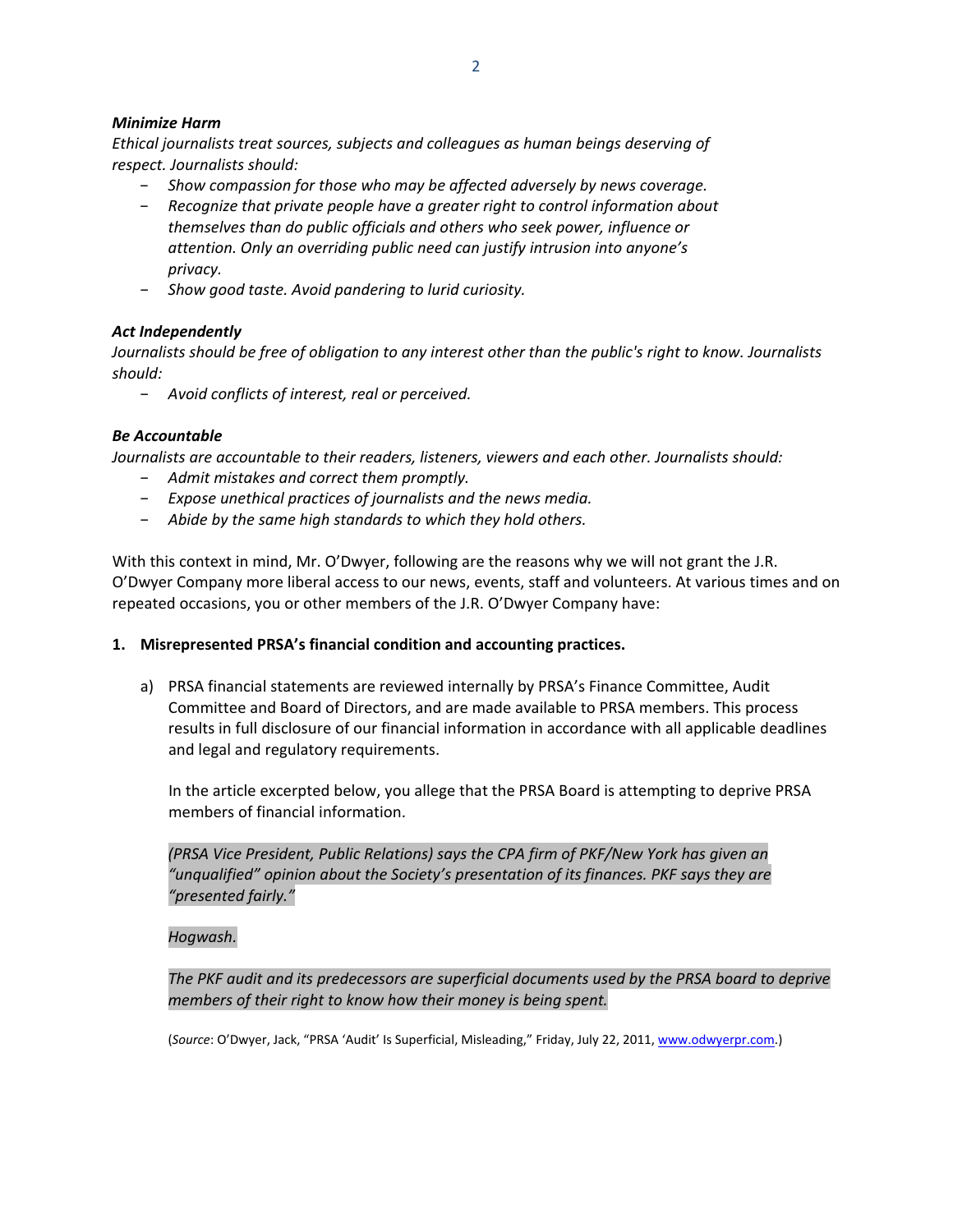b) PRSA dues are nonrefundable. The Generally Accepted Accounting Principles (GAAP) established by the Federal Accounting Standards Board (FASB) state that it is acceptable to book nonrefundable revenues upon receipt. PRSA's current independent auditor, PKF International, as well as other independent auditors who have reviewed PRSA's finances over the course of several years, all have concluded that PRSA dues revenue is accounted for properly in PRSA's quarterly and annual financial statements.

In the articles excerpted below, you allege that PRSA's financial statements violate FASB accounting guidelines.

*The PR Society, which is seeking a \$30 dues increase from members this year. (sic) is inconsistent* in handling its deferred dues account. It raids the account when it needs to beautify the books for *consumption by members.*

(*Source*: O'Dwyer, Jack, "PRSA [Financial](http://www.odwyerpr.com/blog/index.php?/archives/2950-PRSA-Financial-Report-Violates-FASB-Rules.html) Report Violates FASB Rules," Thursday, July 21, 2011, [www.odwyerpr.com](http://www.odwyerpr.com/).)

*No. 8 is the continued false accounting on PRSA dues, which are booked immediately as cash and called 'reserves' when they are a liability for future services owed to members.*

(*Source*: O'Dwyer, Jack, "Only a Brief Period to Make Mark for (PRSA president and CEO)," Feb. 2, 2006, [www.odwyerpr.com](http://www.odwyerpr.com/).)

c) Each year, PRSA's financial statements are reviewed by independent, external auditors. PRSA provides no direction to its auditors during the audit process. Furthermore, PRSA rebids its audit services periodically, as a way of ensuring its auditors' independence and managing costs.

In the article excerpted below, you allege that PRSA directed the work of its independent auditors. You also allege that the independent auditors used by PRSA over the years quit or were fired by PRSA, allegedly for refusing to follow PRSA's direction.

*… the new boards headed by (PRSA Chair) in 2001 and (PRS Chair) in 2002 ordered D&T to sign off on non‐deferral of dues again.*

*D&T quit. The Society announced in early 2002 that it was looking for a new auditor after the 2001 audit was finished. It looks like D&T wouldn't go along with the reversion to not deferring dues income.*

*D&T had replaced Ernst & Young in 1992 which was the first audit after E&Y apparently was ordered by the Society to drop the Statement of Functional Expenses.*

*It appears that E&Y quit rather than take part in the truncated functional expenses.*

(*Source*: O'Dwyer, Jack, "Financial Oversight Lacking at PRSA," July 13, 2011, [www.odwyerpr.com](http://www.odwyerpr.com/).)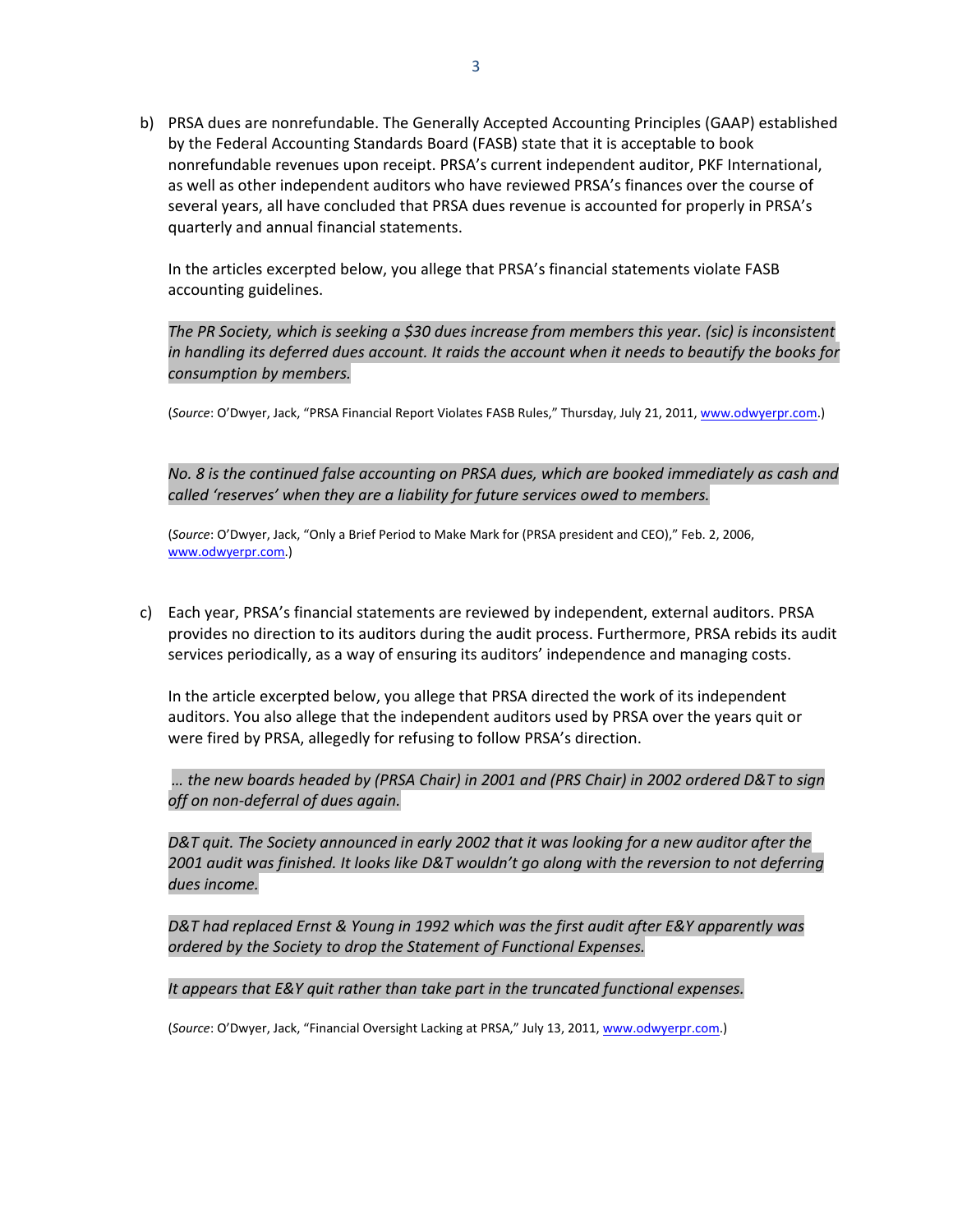- **2. Interfered with the employment and educational relationships of PRSA leaders and volunteers.**
	- a) In the e-mail below, you attempt to prejudice the relationship between a candidate for PRSA's Board of Directors, and the university where he is public relations executive in residence.

*I'm hoping someone from the School of Journalism and Communication will look into the current and recent history of PR Society of America. (Candidate) of (Firm), who has just been named "PR Executive in Residence" at (University), is seeking the highest elective post of PRSA.*

*I have a number of questions about the ethical conduct of the Society.*

(*Source*: July 11, 2011 e‐mail from Jack O'Dwyer to the University of Oregon.)

b) In the e-mail below, you threaten to prejudice the relationship between the editor of PRSA's *Public Relations Journal* and the university that employs him. You also acknowledge writing to bias the employment relationships of other PRSA leaders.

*I can't see how (University) can be connected to this anti‐information, anti‐intellectual, anti‐ democracy, anti‐press and anti‐member (PRSA) regime. It drags your name and (university's) name through the PRS mud.*

*Since PRS is refusing to answer any of my questions and even ducks member questions, I am writing to the employers of board members and others connected with PRS to point out the blatant abuses in this group. PRS simply doesn't want any regulation (by me). Our country is in the tank because big biz and financiers escaped regulation.*

Since you and I have talked to each other a lot, I'm telling you I will contact all known officials of *(university) and ask for an investigation of the PR Society. If they take one look ... they will demand you separate yourself from PRS.*

Usually I don't tell PRS leaders I'm writing to their employers because none of them talk to me or answer any e-mails. PRS's (sic) censorship and repressive practices are just like those of Iran and *China.*

*... I have only begun.*

(*Source*: Excerpts of July 9, 2009, e‐mail from Jack O'Dwyer to the editor of PRSA's *Public Relations Journal*, who is a professor of public relations at a Massachusetts university.)

c) After reporting multiple times that PRSA failed to accommodate you, when you stated you were "having trouble hearing the presentations" at PRSA's 2009 National Assembly, you attempted to prejudice the relationship between the PRSA chair and the board of a local nonprofit organization for the deaf, on which he sits.

I noticed you being on the board of the (City) Center of the Deaf and almost choked. The Society was awful to me at the Assembly where lawyers for the National Assn. of the Deaf assure me I *have full legal rights to be able to hear since I was invited, credentialled (sic) press.*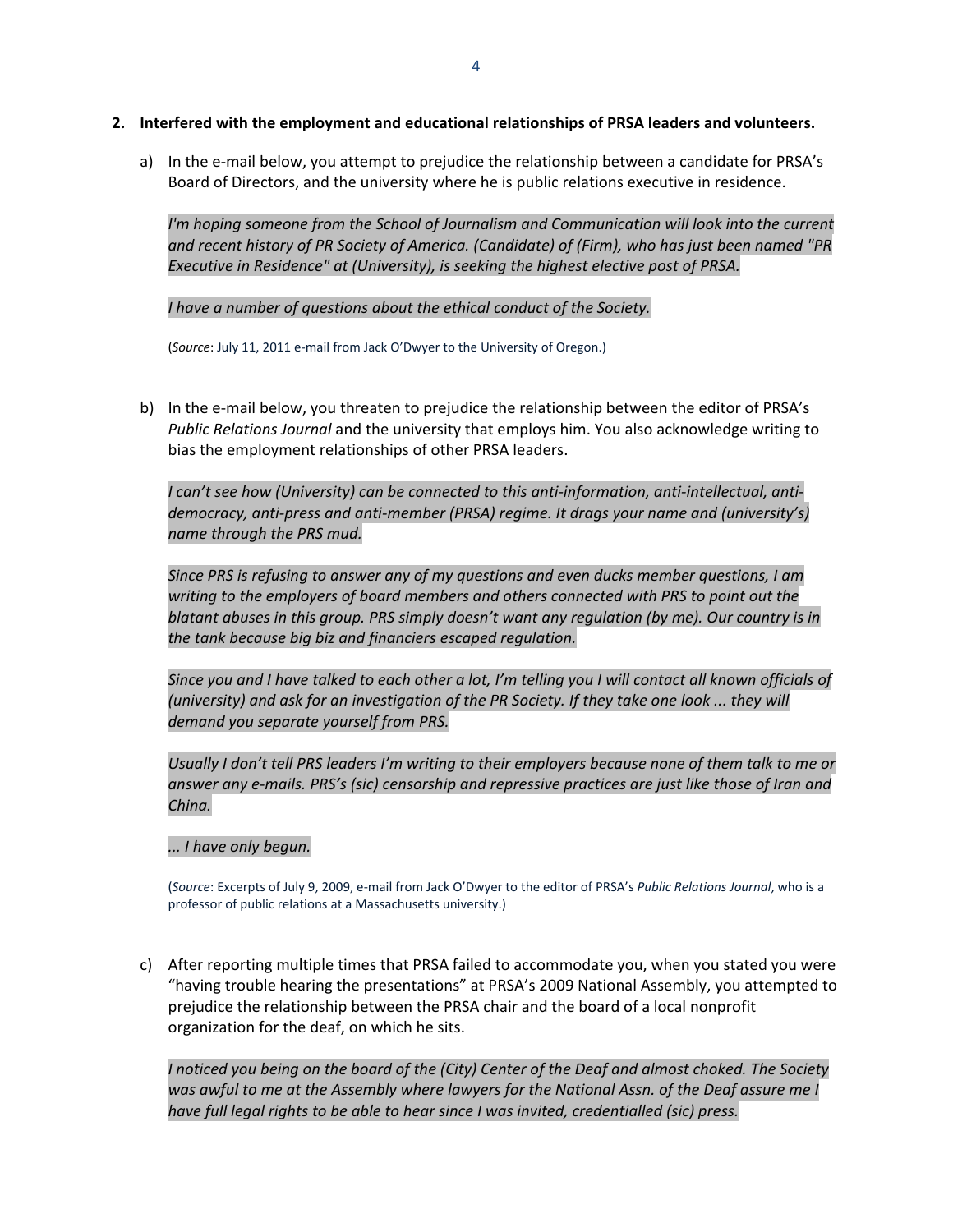*My e‐mails (sic) to (the organization's) board and staff members is below. I am working all weekend on this story.*

### *Hello (organization's president):*

*This e‐mail is mostly addressed to you as president of (organization's) board and (director) who talked to me Friday, Jan. 8.*

I would like the entire board to be aware of this situation. Working headline on my story which I *will post Monday is "Deaf Assn. Turns Deaf Ear."*

A very major issue is at stake here. I, a reporter, was blocked on Nov. 7, 2009 from adequately *hearing the most important Assembly in the 63‐year history of the PR Society now headed by (PRSA chair and CEO), who is on your board.*

How (PRSA chair and CEO) can position himself as a friend of the deaf and hard-of-hearing and *do nothing to rectify my maltreatment at the Society Assembly is beyond me.*

(*Source*: Jan. 9, 2010, e‐mail from Jack O'Dwyer to the chair and CEO of PRSA.)

### **3. Investigated personal details in the private lives of PRSA leaders and volunteers.**

a) In the article excerpted below, your "newsletter" alleges that the partner of PRSA's president and CEO died of AIDS; this, despite your having been sent a written statement, prior to the publication date of this article, making it clear that the death was not AIDS related.

*Since [he] died at the relatively young age of 45, the assumption being made by many PRSA members is that he died of AIDS. They wonder if (PRSA president and CEO) is at risk.*

(*Source*: Author unknown, "PR Opinion Items," Jack O'Dwyer's Newsletter [Internet edition], March 24, 2004.)

b) In the e-mails to PRSA's chair and CEO excerpted below, you seek information about his family (wife, brother and minor children) and marital status, and present facts that seemingly arose out of your private investigations of these individuals.

I'm surprised that you're a twin and I certainly will mention it. I noticed you gave a number of *personal details including that you have three children. However, we got their ages but not their names. We also don't have your wife's name. What is the name of your twin and what is he doing with his life?*

(*Source*: Dec. 30, 2008, e‐mail from the Jack O'Dwyer to PRSA's chair and CEO.)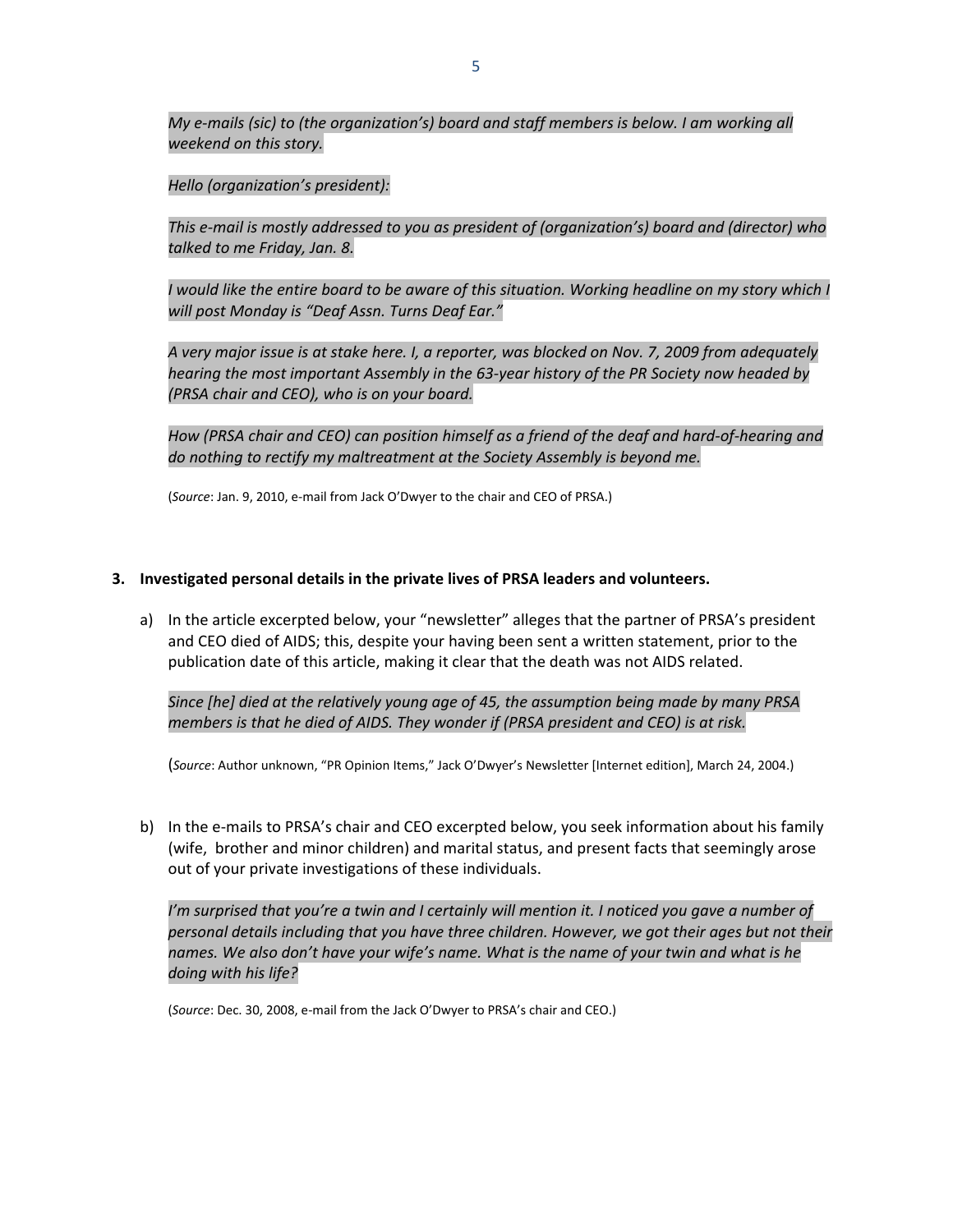I looked up the law on Google and since you're a public figure in business you're as public as the *two Presidential candidates.*

*They don't hide their children or other relatives. Also, how can you have kids without a wife? She deserves credit.*

(*Source*: Dec. 31, 2008, e‐mail from the Jack O'Dwyer to PRSA's chair and CEO.)

*If you're going to talk about your children, you should give their names and your wife's name.* The mother should get credit. ... Is your twin a man or a woman, paternal twins or identical. This *person should have a name. You shouldn't give out parts of information.*

(*Source*: Jan. 5, 2009, e‐mail from the Jack O'Dwyer to PRSA's chair and CEO.)

I usually don't delve into the personal lives of people but in this case they may be affecting their *performance of their duties at the Society.*

*Reports are widespread that (PRSA COO) went through a divorce last year and (PRSA Chair) is now going through a divorce.*

*I usually don't cover personal lives … but marriage and divorce are public acts. (PRSA COO and PRSA Chair) are "limited" public figures in the PR industry.*

*Their personal lives are now under discussion by members and I think the air should be cleared.*

(*Source*: March 28, 2009, e‐mail from the Jack O'Dwyer to PRSA's chair and CEO.)

As for your private life, you have made a big issue out of portraying yourself as a model husband, *father and community member. You pointed out in your pitch for (PRSA's Chairmanship) how much you like working with children ("I coach a lot of kids in several different sports and that's one of my greatest leadership opportunities"—from Tactics) and the fact that you started a lacrosse league in (state).*

You have mentioned the ages of your children, 9, 7 and 4, and the fact that you have a twin *sister. You talk at length about your father (Father's Name) with whom I had many contacts* since his firm (Firm Name) was one of the first PR firms to go public. You lost ownership of this *firm, selling it to (Acquiring Firm Name).*

*You have provided numerous facts about your private life and now you suddenly say it's off‐ limits. Your divorce or separation or whatever should be candidly discussed. Reports like this fly around, as you well know, and nobody knows the real truth until you tell them. It's obvious something is amiss because, while you mention your children, you never give any credit to your wife, (Wife's Name) (whom I met once at a Society national conference).*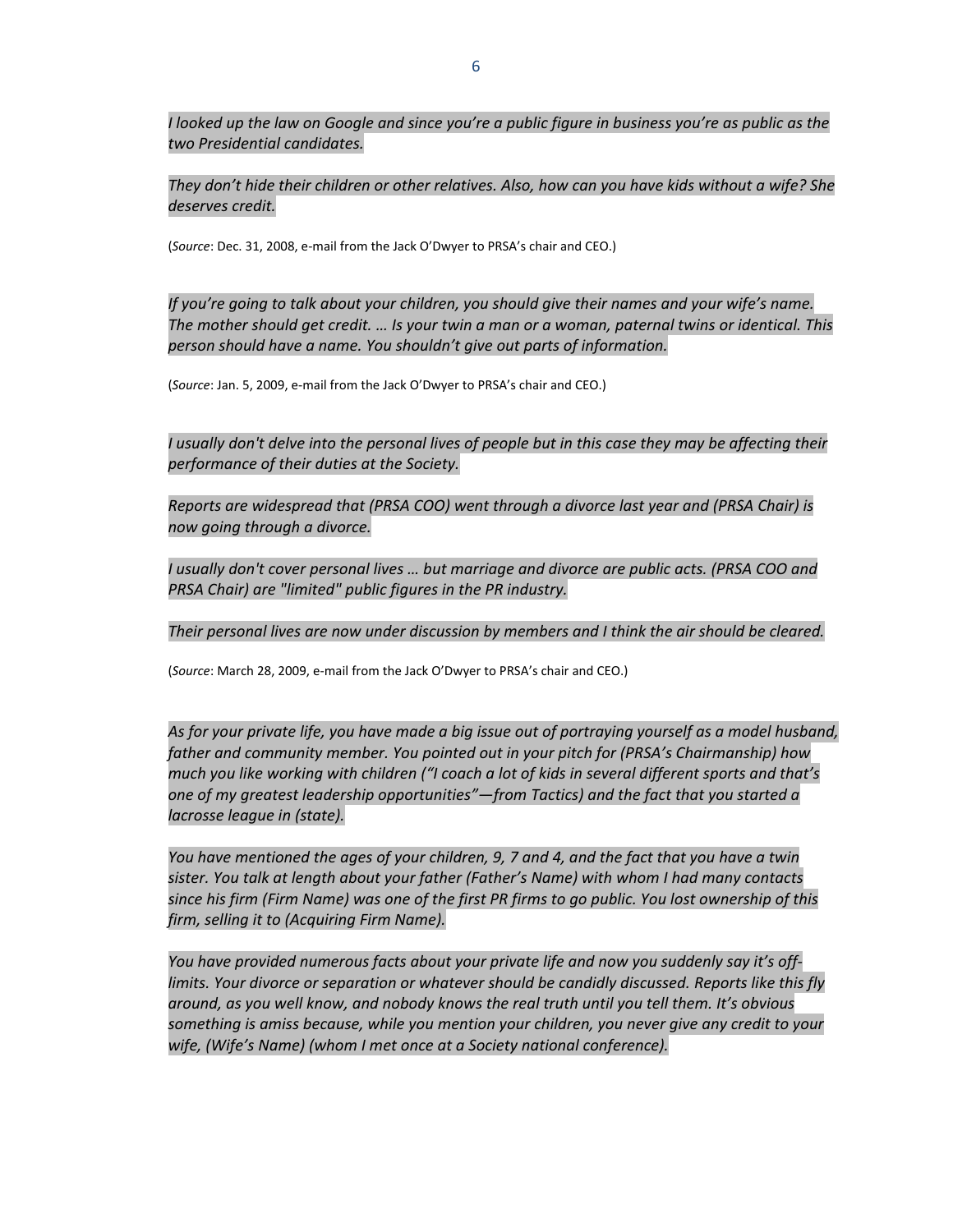*You have portrayed yourself as a model father and family man and this divorce or separation or whatever demands an explanation.*

*Maybe too much time being required for the Society interfered with your marriage.*

(*Source*: March 30, 2009, e‐mail from the Jack O'Dwyer to PRSA's chair and CEO.)

c) In the e‐mails to a candidate for PRSA's Board of Directors excerpted below, you seek information about her personal finances, family (grandfather, father and minor children) and maiden name.

*I'm working on an editorial about you and (another candidate for the PRSA Board) after getting information on your presentations that are on the website.*

*You also say you wanted to "give back" to PR and you made a "personal commitment" that included being "committed to financially support the PR program at my local university." This sounds like you gave money to (university). How much? they you (sic) say your agency gave funds to the (endowment fund). How much?*

*Your many friends and acquaintances say your family has money and you don't have to worry. In your bio, you say your father was a famous journalist who took pictures of 'presidents and other hugely important people.' Can we know his name? Is he still alive? Why is this such a secret? Your father was a photojournalist who traveled the world with his family. I would certainly like to know more.*

(*Source*: July 6, 2009, e‐mail from Jack O'Dwyer to a candidate for PRSA's Board of Directors.)

*I continue to do research and find that your grandfather had a painting of the ancestral mansion of your family in (country) indicating you come from serious money. Your grandfather had or still has an art studio in (city) and your father was a famous photographer, as you point out. You refuse to name him. Your 'successful' PR firm no longer exists.*

*Apparently, you endowed (university) with serious funds. You refuse to discuss this or anything but your gift to (university) is mentioned in your presentation to the nomcom.*

*You are married and have two children. What is your maiden name?*

(*Source*: July 9, 2009, e‐mail from Jack O'Dwyer to the same candidate for PRSA's Board of Directors.)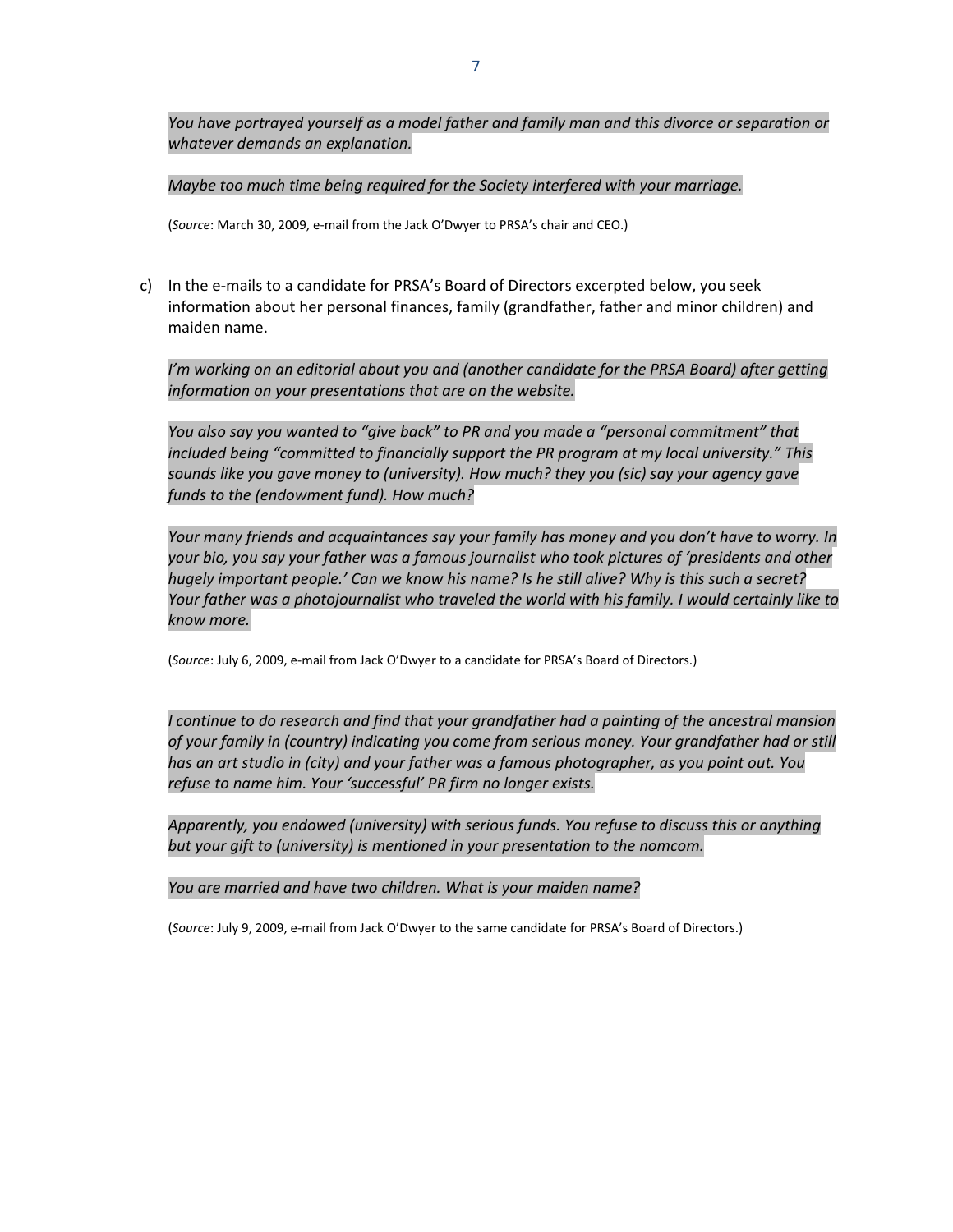- **4. Surreptitiously accessed or attempted to access PRSA's proprietary information systems and conference calls without our prior knowledge or consent.** 
	- a) *Monitoring tools used to track access to MemberNet, the private, members‐only area of PRSA's Web site, determined that a computer with an Internet Protocol (IP) address registered to the J.R. O'Dwyer Company made 11 unauthorized attempts to access MemberNet between March 4 and April 3, 2008.*

(*Source*: PRSA.)

b) *Records from PRSA's teleconferencing vendor show that telephone numbers registered to the J.R. O'Dwyer Company connected to PRSA teleconference calls without permission or authorization five times between May 22, 2007, and May 12, 2009.*

(*Source*: PRSA.)

c) In the article excerpted below, your "website" admits to listening in on a PRSA Leadership Assembly Delegate call, which was done without PRSA's prior knowledge or consent.

*A [PRSA Leadership Assembly] delegate, at the near end of the one‐hour [PRSA conference] call, then asked (PRSA immediate past chair) whether he and the board want to remove governance responsibilities from the Assembly?*

*odwyerpr.com did not get the rest of the quote because it was cut off. The website thought that the PRS hour was over and that must have been the reason.*

*However, (PRSA vice president, Public Relations) said in an e‐mail Jan. 18 that odwyerpr.com was mistaken about the reason for the cutoff. He said PRS discovered that an O'Dwyer phone number was listening into (sic) the call and that was the reason for the cutoff.*

*"No member of the O'Dwyer organization was invited to participate on the call" and it was an "unauthorized listener," said (PRSA vice president, Public Relations).*

(*Source*: Author unknown, "PRS Board Has Nine New Directors," Jan. 23, 2009, [www.odwyerpr.com](http://www.odwyerpr.com/); excerpted below.)

d) In the e-mail excerpted below, the president of a PRSSA Chapter at a university in Ohio states that you attempted to engage her to tape a speech by PRSA's president and CEO.

 *[Mr. O'Dwyer] said he wanted someone to go to the meeting and tape it, even though he said that they were not allowed to be taped.*

(Source: May 7, 2009 e-mail from the president of a PRSSA Chapter in Ohio to PRSA's vice president, Public Relations.)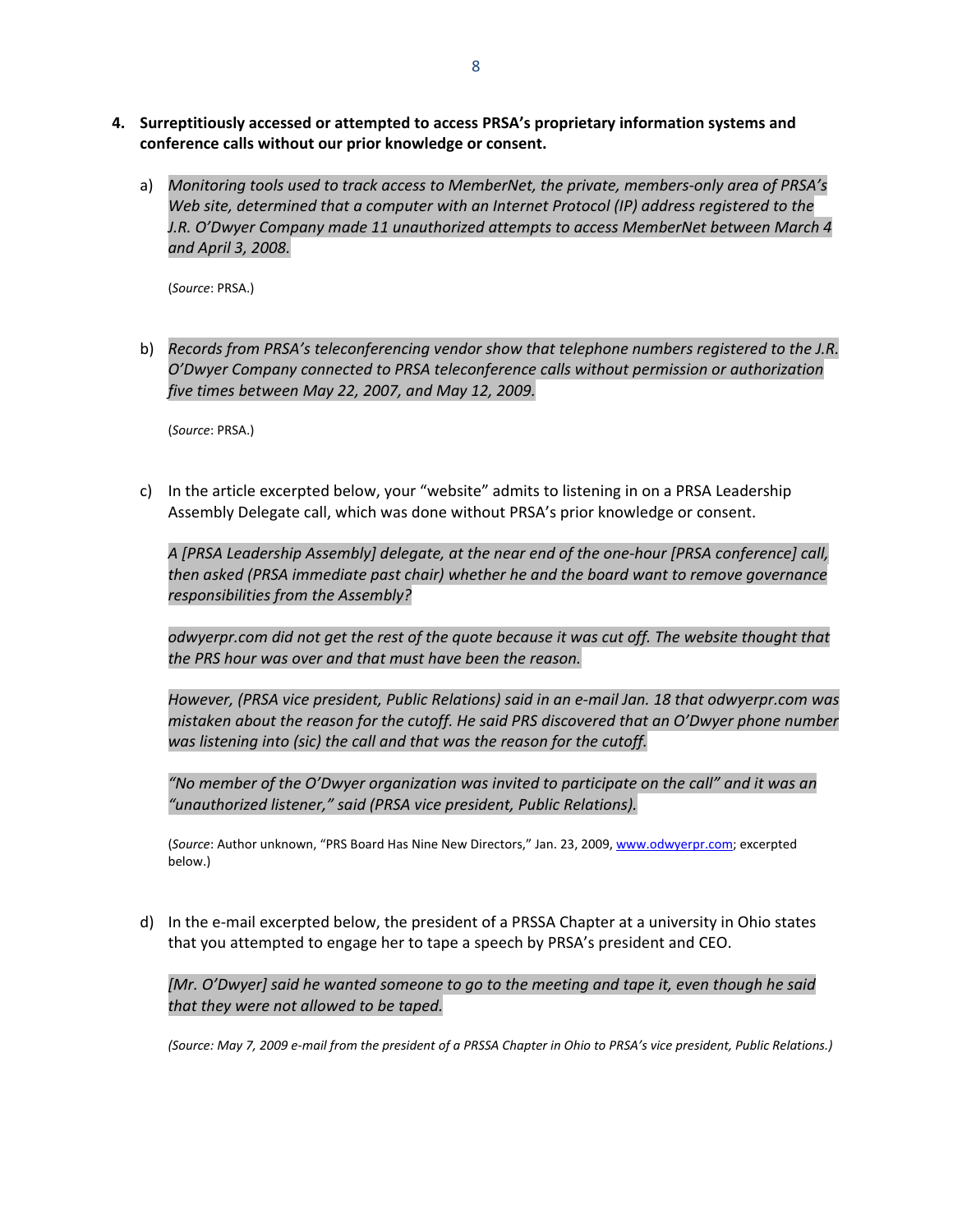- **5. Harassed college students who are part of the Public Relations Student Society of America (PRSSA).** 
	- a) You asked two journalism professors at a university in Ohio to recommend a student to attend and cover a local speech by PRSA's president and CEO. Both professors referred the opportunity to the president of the local PRSSA Chapter and, after speaking with you about the opportunity, she characterized the conversation in an e‐mail to PRSA, excerpted below.

*I have copied the solicitation that was sent to both of our journalism professors at the (University). I am a 4.0 student and a talented writer so BOTH professors, unbeknown to each other, sent me the "opportunity."*

#### *I called [Mr. O'Dwyer] as soon as I got the message of the situation.*

*While on the phone, O'Dwyer proceeded to continually bad‐mouth the PRSA by telling me the things they are doing wrong. He said that they breached their "fiduciary responsibility" by placing members' money into stocks and thereby losing \$250,000 of their money. He stated that he has tried continually to contact people in the organization and they refuse to answer his questions. He said he wanted someone to go to the meeting and tape it, even though he said that they were not allowed to be taped. He wanted someone to ask the gentleman speaking on Thursday a list of hard questions and get as many answers as they could.*

When he took a breath, I told him that I did not think that this was something that I would be interested in. He proceeded to call me a 'chicken' and told me he would not let me "chicken" out of this. He needed and wanted the President of the PRSSA chapter to cover this. He told me "I am *paying you 200 dollars!!!"*

I continued to try to gracefully decline his offer and then he would cut my sentence off and say "I can't believe you're a chicken." Angrily, I told him that he could not bully me into anything ... .

Seeing that I was not going to get off the phone gracefully, I said "thank you" and hung up (he *was still talking).*

Then I called both of the professors who offered this position to me to strongly urge them to not *send any student this "opportunity." I told them of my experience with this man & they both agreed that perhaps his motives were not exactly as he said they were.*

*Then I called you (vice president, Public Relations), as I wanted you to be aware of the potential disturbance at the PRSA meeting next Thursday. I felt that that was the right thing to do under the circumstances.*

*[Below is the solicitation.]*

*I was attracted to you by your description as "Distinguished Professor of News (Journalism)" at the University.*

*I'm looking for a good student to cover the head of the world's largest association of PR people* Thursday, May 14 at the Martin Center of the University, 11:30 a.m. to 1 p.m. I would pay up to \$200 for a recording of the session (on a regular tape, not digital) and some pictures. It would be *good if the student could ask some questions for me. I'd go myself if I were able.*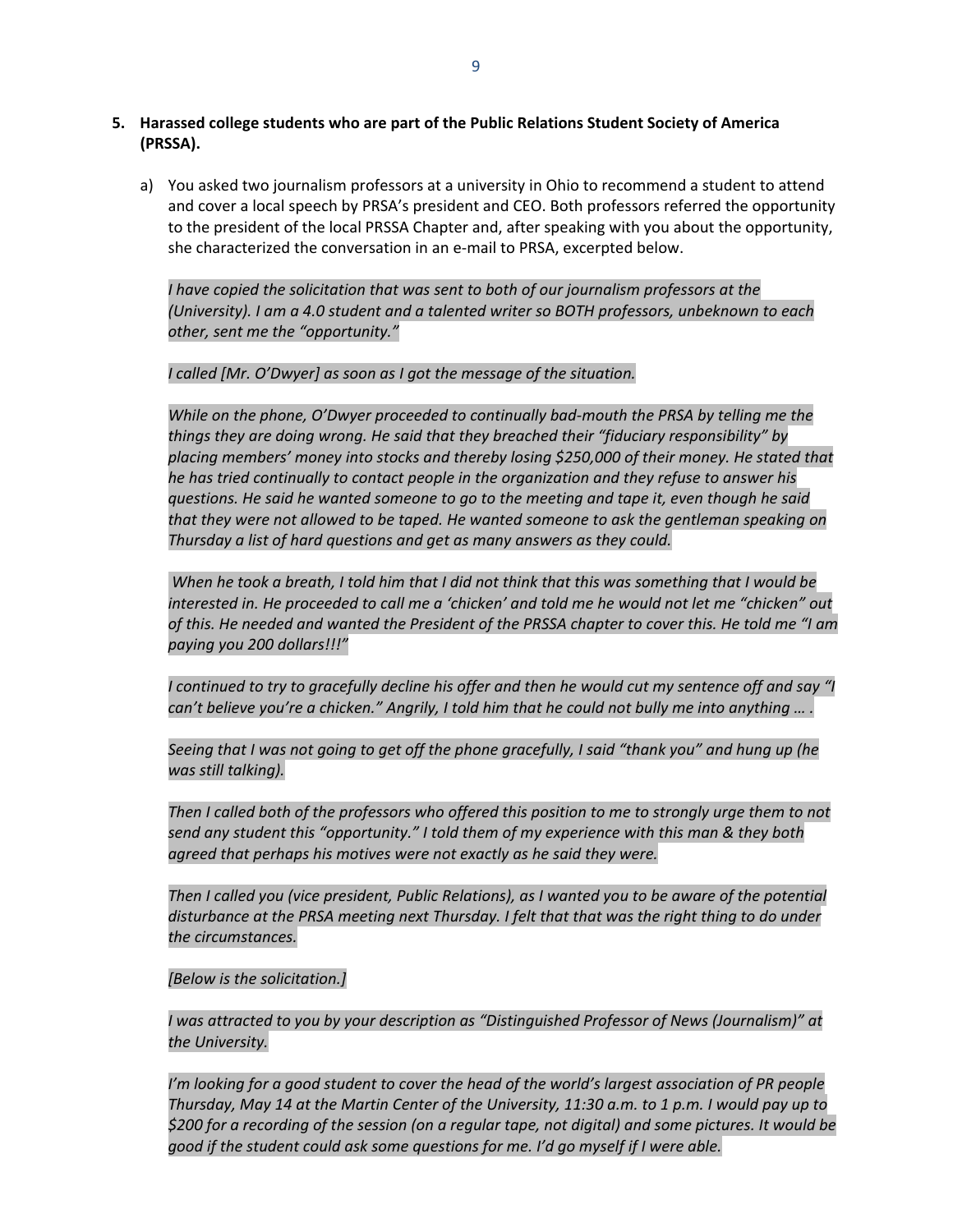*The speaker, (PRSA chair), will be able to handle any questions since he heads a PR assn. with 22,000 regular members and 10,000 student members and is expert in press relations.*

#### *I also sent this to (journalism professor) in the hope that one of you might help me.*

(*Source*: May 7, 2009 e‐mail from the president of a PRSSA Chapter in Ohio to PRSA's vice president, Public Relations.)

b) You sent an e‐mail, excerpted below, to the President of PRSSA regarding her unwillingness to enter into a dialogue with you. You then sent an e‐mail, also excerpted below, to officials at the university where she is enrolled.

### *You're mentioned and your picture and school are used in the attached story.*

I hope you will give me a fair break and listen to my side of this story. I feel very unfairly treated *by you.*

#### *It's not a credit to you, your school or PR.*

*In America, the accused have the right to face their accusers and the right to defend themselves. You have denied me that right.*

*Here's the link to the story. Free sample user/pass are (user name) & (password). It's also totally un‐American that the PR Society forbids any of the nearly 300 student chapter leaders from viewing sales pitches for our five products. (PRSA chair and CEO) has said, "knowledge is power…make yourself the most knowledgeable practitioner you can." I don't see how censoring our products accomplishes that.*

(*Source*: Feb. 11, 2009, e‐mail from Jack O'Dwyer to the PRSSA student president.)

*I'm contacting you because leaders of the PRSSA chapters are forbidden to talk to me. I have tried without success to contact the ten national leaders, including (PRSSA National President), but none of them have responded except to say I must first contact h.q.*

*Forbiding (sic) the students from knowing about our five products, which are based on 40 years* of covering the PR industry, is anti-intellectual and does not belong in a university. Our materials are of the finest quality, archived on Lexis-Nexis in full text since 1989. The New York TImes (sic) calls us 'the bible of PR.' The Society bars the O'Dwyer Co. from advertising any of its products in *Tactics or on the Society website and won't let anyone from our company join the Society.*

*It's sad that college students have to be victims of this battle.*

The battle for information from the Society tells a lot about the current practice of PR. Secrecy is at the root of the financial scandals that are resulting in a possible Depression. To view this story *on [odwyerpr.com,](http://odwyerpr.com/) use (username) and (password) as the user/password.*

(*Source*: Dec. 12, 2008, e‐mail from Jack O'Dwyer to the president and the PRSSA faculty adviser at a university in Hawaii, where PRSSA's national president was enrolled.)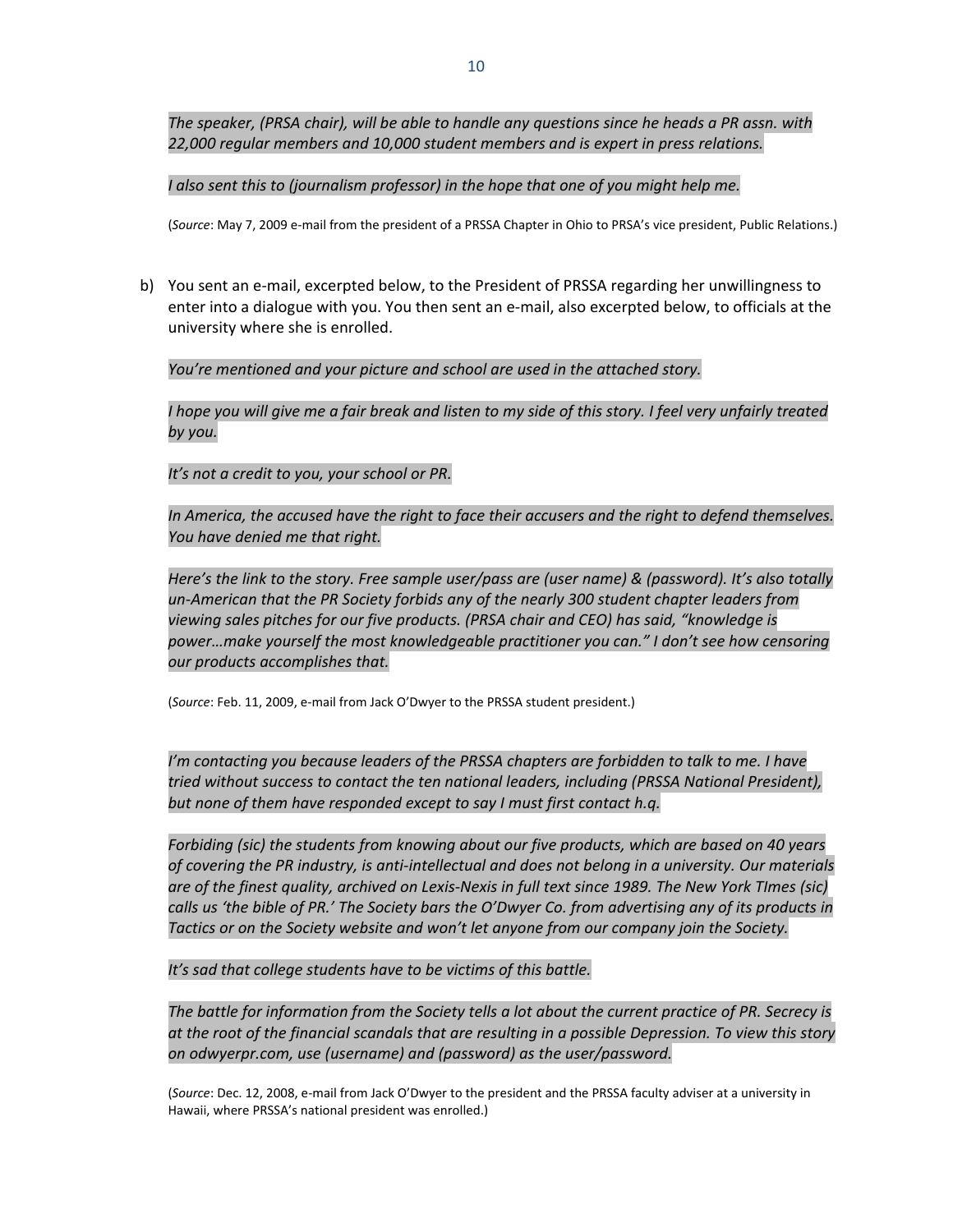c) The Editor of PRSSA's student publication, *FORUM*, explained to you via e-mail that she was "familiar with you and your publications" and "not interested in asking for nor seeing your materials"; that she had "no interest" in speaking with you; and that she would prefer you "not contact [her] or officials of [her] university any further." In response, you sent her the e‐mail, excerpted below. You subsequently sent two additional mails, also excerpted below, to officials at the university in Utah where she was enrolled.

You said in an e-mail to me Nov. 23 that you were "informed that you [me] were asked to *address any questions or concerns you have to the PRSA/PRSSA headquarters in New York" and that you would "appreciate it if in the future you would go through PRSSA if you have any requests." Being a PR professional, you must understand the importance of going through the right channels in an organization.*

*I am wondering who told you to address my questions or concerns to either PRSSA or PRSA and that you were not to deal with me at least until that happened. You are a very important* national leader of PRSSA since you are editor-in-chief of The Forum (sic). As your bio points out, *you are an active member of the Church of the Latter‐day‐Saints (sic)."*

(vice president, Public Relations), VP-PR of the Society, contacted at about 3 p.m. today, Dec. 15, said there is no such order from him and that you are free to talk to me as far as he and the *Society are concerned.*

I have a call into (director of Education), director of education of the Society, who is listed at the top of the section on PRSSA, to see if she has given students such a policy. But as of 4:05 today *she has not returned the call. I also called (manager, Student Programs), coordinator of student programs shortly after (director of Education). I left a voice‐mail message with (manager of Student Programs) and will copy them on this e‐mail.*

Since the PR Society has severely criticized me in a full page in the September Tactics (attached) I *could see where students might not want to deal with me.*

*The American Assn. of University Professors, with 43,000 members, says students must have "conflicting views on contentious subjects" or they are being educationally "deprived." Depriving or discouraging in any way PR student awareness of the stories and opinions on the five O'Dwyer products would seem to fall under what the AAUP is talking about.*

(*Source*: Dec. 15, 2008, e‐mail from Jack O'Dwyer to the editor of PRSSA's student publication, *FORUM*.)

*I am continuing efforts to clear my name with members of the Student Chapter of the PR Society at (university) as well as faculty who are members of the PR Society. Attempts to gain equal space in Tactics to rebut the full page of false charges against me in 22,000 copies of the publication have gone nowhere.*

It would be nice to have an article in The Forum (sic) of the Student Society of which (PRSSA member) is editor but [she] has now told me I am not to contact her again and says I should not *contact any school officials, either.*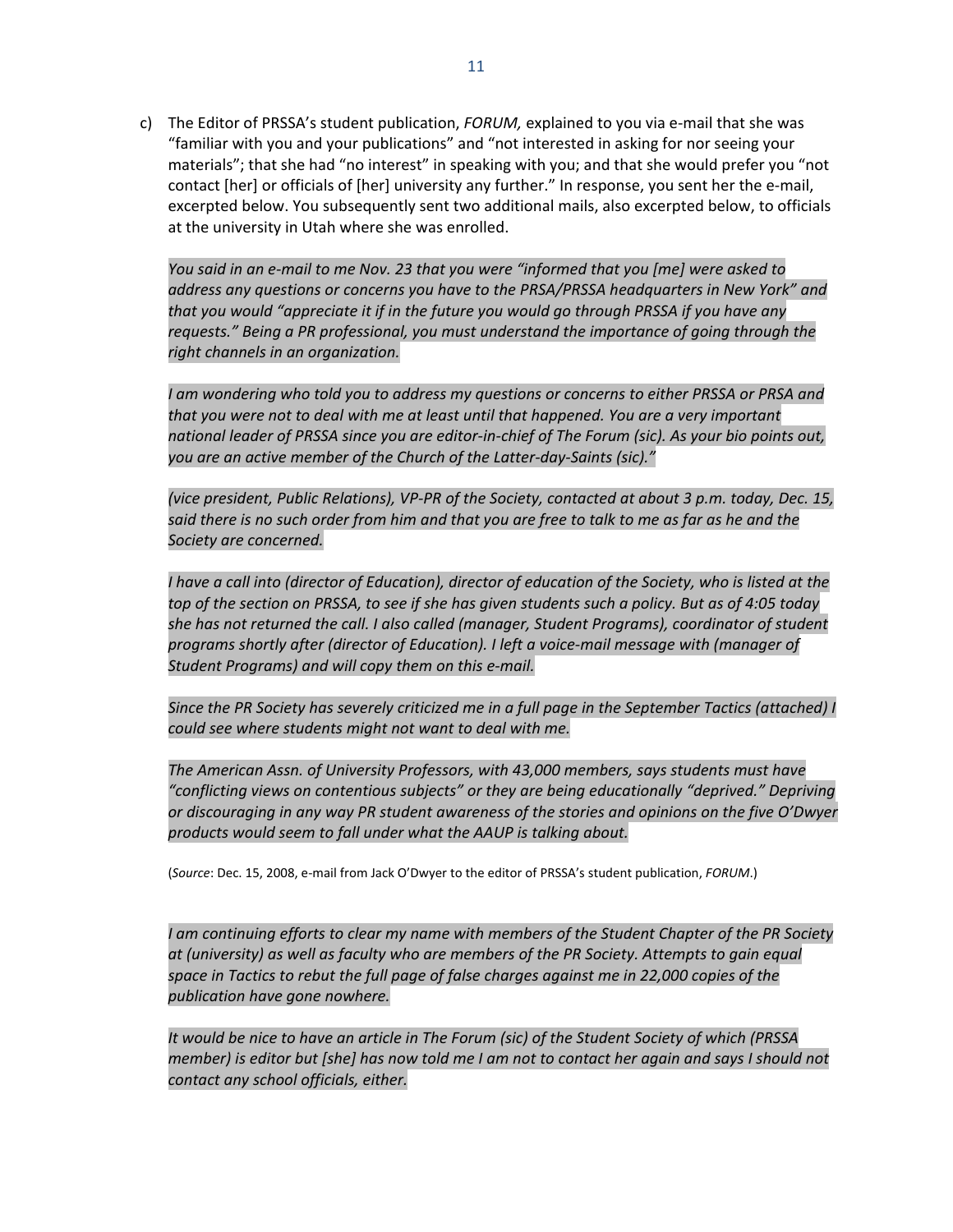I am unable to e-mail (university president) directly so I hope you will pass on this e-mail to him. I *believe it's a matter of academic freedom that [he] should be involved in. Does [he] agree that I should cease attempts to clear my name with school officials and students?*

*It's hard for me to understand institutions of higher learning turning their backs on information and opinions.*

(*Source*: Dec. 17, 2008, e‐mail from Jack O'Dwyer to officials at the university in Utah, where the editor of PRSSA's student publication *FORUM* was enrolled.)

*My attempts to reach out to the eight universities represented by the ten members of the national PR Student Society board have gone exactly nowhere. I am trying to show that I have not 'repeatedly stepped far beyond the bounds of accurate and professional reporting' as charged in a full page attack on me in the September 'Ethics Month' issue of Tactics [attached].*

*Most of the ten student leaders don't respond to phone calls or e‐mails. This includes (PRSSA national president) of (university). I would expect her, at least, to answer me. I thought the buck 'stopped with the president.' This seems to be a remarkable record of stonewalling and evasion although maybe I'm wrong. I would be glad to hear any evidence that I am wrong.*

I don't think (PRSSA Member) has seen the four-page article I wrote on the Society's sale of *authors' articles without their permission, amounting literally to hundreds of thousands of copies* of those articles, or many of the other materials on the Society that I could give her. I need to talk *to her.*

*I'm not getting a fair hearing from PR Society Student chapters at the major universities in the U.S. as represented by the ten student leaders.*

*I'm surprised that institutions of higher learning would accept anything less than the full examination of an issue as important as this. The National Education Assn., represented by (PRSA board member), says education is the 'pursuit of truth.' That is what I'm doing and I don't think there's anything wrong in that.*

(*Source*: Dec. 18, 2008, e‐mail from Jack O'Dwyer to officials at the university in Utah, where the editor of PRSSA's student publication *FORUM* was enrolled.)

d) You repeatedly attempted to contact several members of PRSSA's National Committee, apparently for the purpose of soliciting product sales, and spoke critically of PRSA.

*[PRSA Student Member 1] "I spoke with Mr. O'Dwyer at Conference in Detroit during the PRSA Assembly. He didn't know who I was and started talking to me telling me that PRSA Board members were from another planet. Once he read my badge he told me about this directory. I then told him he should contact (PRSA director of Education) if he wanted PRSSA members to participate in this "campaign" and his response was "She doesn't like me."*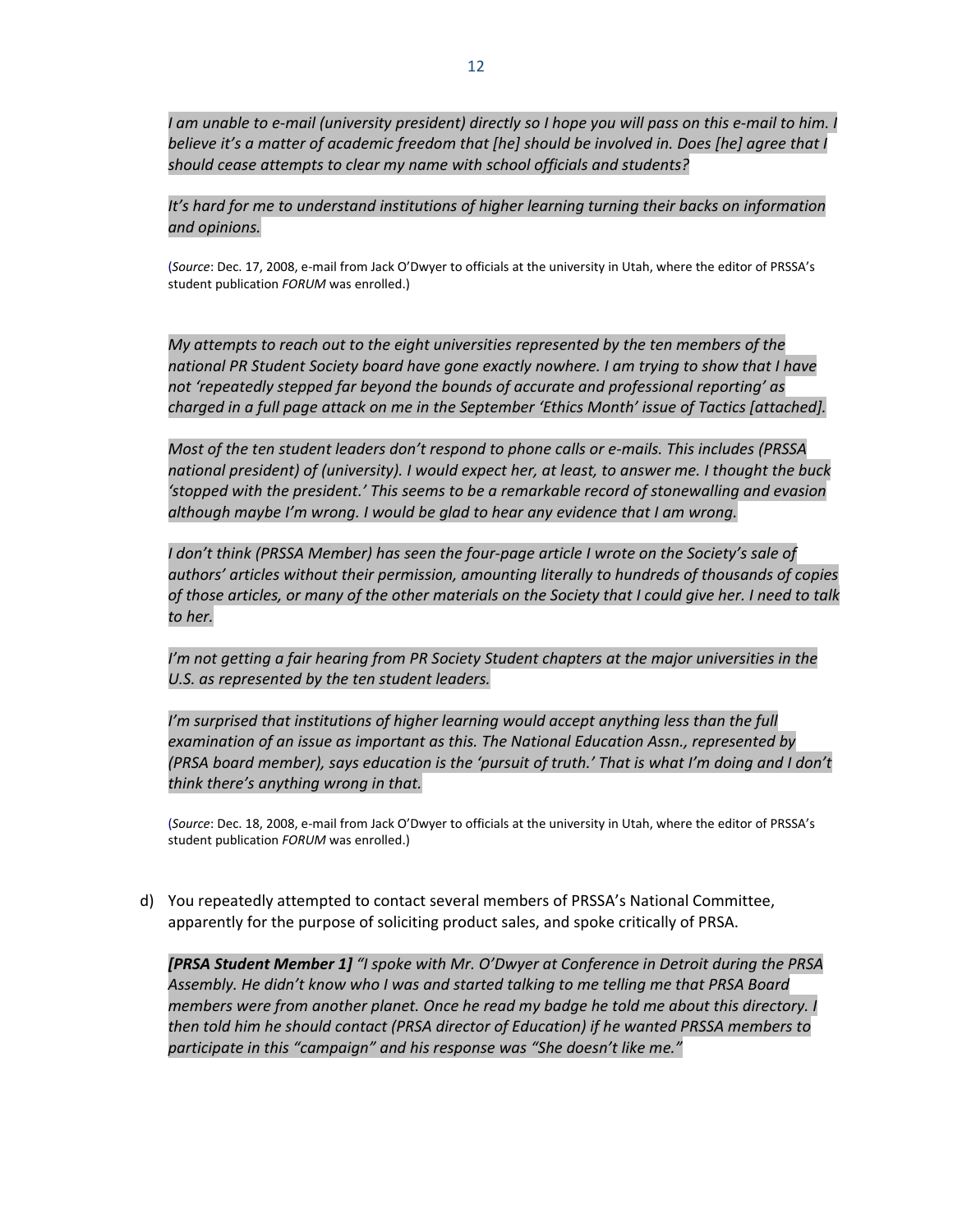*[PRSA Student Member 2] "I also received several calls from Jack O'Dwyer. He kept calling me* back to back while I was in class. He called from (phone number one) at 10:29 am when I finally answered for the first time. He said he wanted to talk to me but I told him I couldn't talk because I was on my way to my next class. He then told me to call him back at (phone number two) when I got out of class, but I never had the opportunity to return his call. I continue with my day going *to class, when I received another call from Mr. O'Dwyer at 3:10 pm from (phone number one). He verified that I was on the National Committee and my address. From his tone it sounding (sic) like he was reading from the PRSSA website because he kept repeating my info0rmation (sic) in* the order it is listed on our site. I was skeptical of this man when he kept calling my phone back so I never offered him any information. He offered to send me a free book and before I could *respond he switch (sic) tones with me and said how his company was the best and PRSA would* not let him put his information on their site. ... I told him if he had any questions, comments, or *concerns about PRSA or PRSSA he should direct them to headquarters. He hung up in my face."*

*[PRSA Student Member 3] "He had some subscription to something that I told him not to send. I think he is sending me a directory. I'll continue to direct him to hq."*

(*Source*: Excerpts of an online discussion among PRSSA student members in November 2008, which took place on the organization's Google Groups page.)

#### **6. Falsely characterized the professional credentials of PRSA staff members.**

a) PRSA's CFO is a licensed CPA and is entitled to include the CPA designation in describing his professional credentials. Investigations of improper use of the CPA designation are kept confidential, up until the point at which the New York State Education Department takes disciplinary action.

In the articles excerpted below, your newsletter asserts that PRSA's CFO is not a registered CPA and is not entitled to use that designation. You also imply that the Office of Professional Discipline of the New York State is investigating the matter.

*"The Office of Professional Discipline of the New York State Education Department is examining evidence that (PRSA CFO), named CFO of PRSA on June, 19, may have improperly used the term CPA in connection with his announcement.*

*He is not currently a registered CPA and only those who have registered, paid the \$245 fee, and taken at least 24 hours of formal education each year, can use that term in public.*

*The NYSSCPA is sending him a letter telling him to "cease and desist" claims of membership.*

(*Source*: Author unknown, "NYS Discipline Office Probes PRSA CFO," June 22, 2007, [www.odwyerpr.com.](http://www.odwyerpr.com/))

*(PRSA CFO) has suffered embarrassment and will probably be subject to a reprimand by New York State because of PRSA's flawed press release on him.*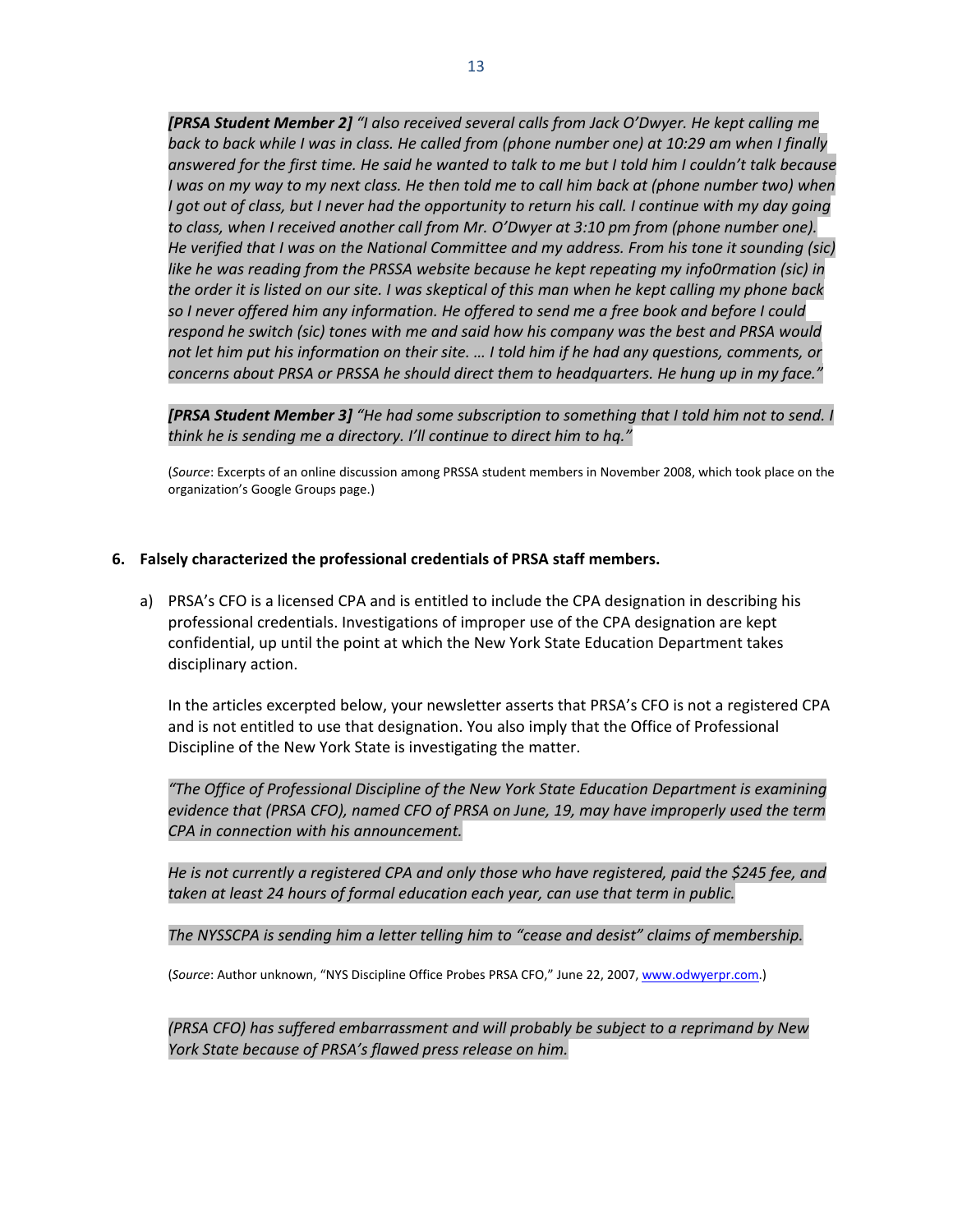*False claims were made that he is a "Certified Public Accountant" when he is forbidden to use that title in public because he has dropped his registration. He did not have current memberships* in the national and New York CPA societies as claimed. At the time of the release, he had let his *membership lapse in the New York Society of Assn. Executives for a year and a half.*

*We're disappointed in (PRSA CFO)'s appointment because we wanted a bona fide, registered CPA at PRSA in hopes that a CPA would rid PRSA of its substandard financial reporting practices.*

(*Source*: O'Dwyer, Jack, "(PRSA CFO) Faces Possible Reprimand," June 25, 2007, [www.odwyerpr.com](http://www.odwyerpr.com/).)

*Pursuant to Section 6502 of the State Education Law, a NYS CPA's professional license is valid for life unless it is revoked as part of a disciplinary proceeding. A licensee who engages in public practice must maintain a current registration. Engaging in public practice is defined as holding out to the public and performing audit and/or attestation services, or working for a public accounting firm in any capacity. Therefore, a NYS licensed CPA who works for an employer other* than a private firm and who does not hold out to the public and perform audit and/or attest may allow his registration to lapse, or go into an 'inactive' status. Such an individual is still a licensed *CPA in NYS and may use the CPA designation is (sic) his/her signature, on his/her business cards, on his/her resume etc. He or she may not engage in public practice, as defined above until he/she has reactivated his/her registration.*

I trust this provides the clarification you were seeking. Please do not hesitate to contact me if you *have any additional questions.*

(*Source*: June 25, 2007, e‐mail from New York State Education Department to PRSA president and COO.)

*[The New York State Education Department State Board for Public Accountancy] cannot confirm for you whether a complaint has been lodged and/or an investigation opened against (PRSA CFO). Such investigations are conducted by the State Education Department's Office of Professional Discipline (OPD). Investigations are confidential up until the point that the State Board of Regents take (sic) formal action against a licensee.*

*It is likely, that a complaint about your press release when you hired (PRSA CFO) would have been quickly reviewed and dismissed, as (PRSA CFO)'s use of title is not inconsistent with existing Law, Rule and Regulation.*

(*Source*: June 25, 2007, e‐mail from New York State Education Department to PRSA president and COO.)

## **7. Used abhorrent imagery to describe PRSA and its operations.**

a) In the interview excerpted below, you compare your company's attempts to gain remuneration from PRSA to Holocaust victims' efforts to gain reparations from the Nazis.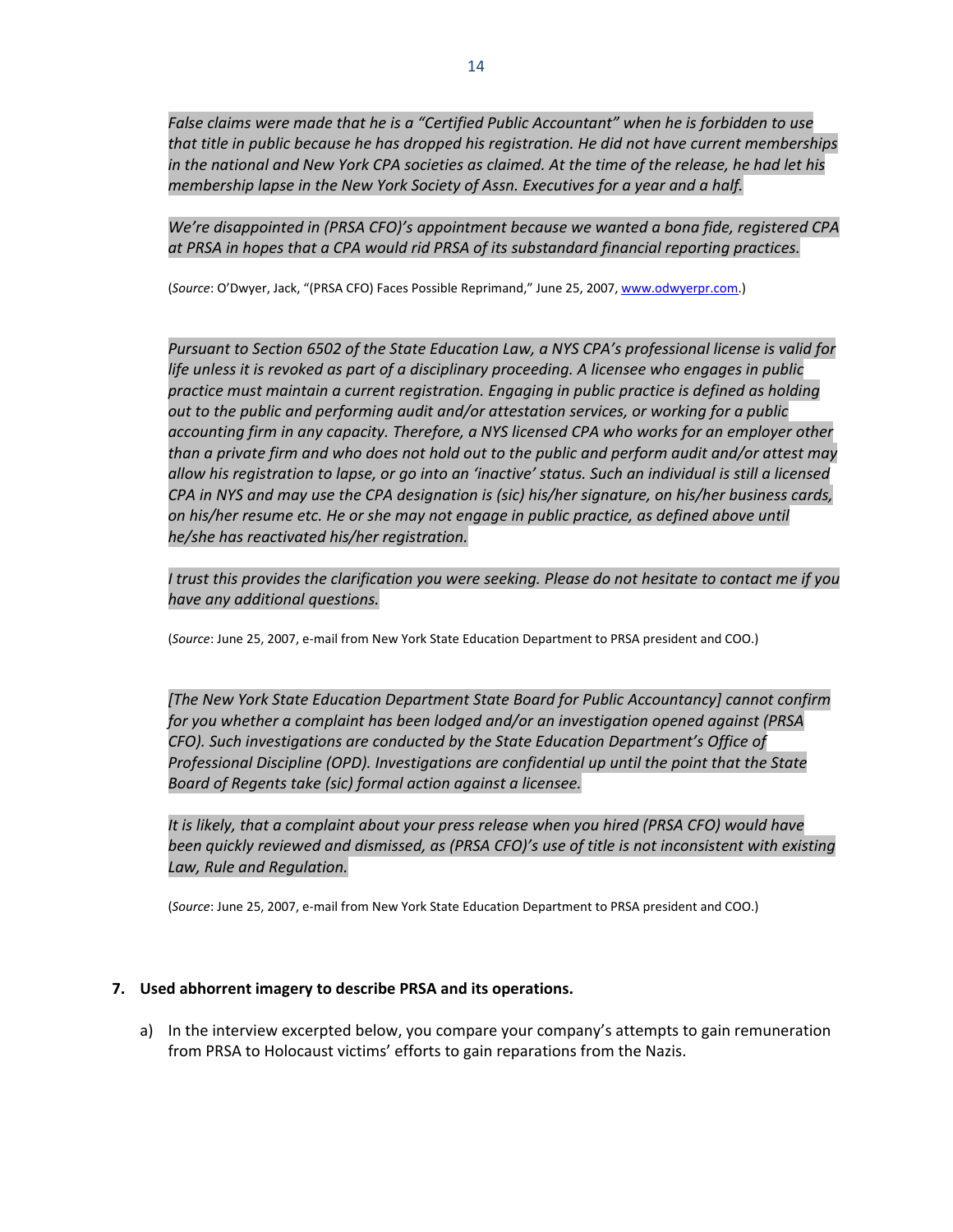O'Dwyer: "I am mad at [PRSA] ... I am never going to forgive them any more than the victims of the Nazis in World War II gave up on reparations. It took them 50 years to get them, but I'm *never gonna let [PRSA] off the hook on that."*

(*Source*: 39:25 of "FIR Interview: Jack O'Dwyer," Jan. 21, 2009. Available at [www.forimmediaterelease.biz/index.php?/weblog/fir\\_interview\\_jack\\_odwyer](http://www.forimmediaterelease.biz/index.php?/weblog/fir_interview_jack_odwyer).)

b) In the article excerpted below, you compare your company's attempts to gain "justice" from PRSA's Board of Directors to an African‐American trying to gain justice from a racist mob.

 *We figure [members of the J.R. O'Dwyer Company] have about as much chance of getting justice* from the all-APR out-of-town [PRSA] board ... as a black lynch victim would get from a mob in *the Old South.*

(*Source*: O'Dwyer, Jack, "HSMAI Gave Out 685 Awards Jan. 26," Feb. 2, 2009, [www.odwyerpr.com.](http://www.odwyerpr.com/))

c) In the article excerpted below, you liken to "inbreeding" the stipulation that PRSA board members must possess the Accredited in Public Relations (APR) credential

The "gene pool" of the [PRSA] board has shrunk to near zero in 35 years of APR inbreeding and *needs refreshening (sic). The Hapsburgs, chronic inbreeders (sic), developed impotence, retardation and the 'Hapsburg lip,' a hideous deformity that blocked chewing. The PRS board has developed intellectual and character deformities over the years. Its members have lost the ability to know right from wrong.*

(*Source*: O'Dwyer, Jack, "PRS Mishandles All‐White Board Issue," Feb. 9, 2009, [www.odwyerpr.com](http://www.odwyerpr.com/).)

d) In the article excerpted below, you compare PRSA leaders to repressive religious mullahs and murderous dictators.

*Fundamentalist APRs, not unlike the mullahs who have lots of sway in the MidEast, have ruled the Society since the 1970s.*

*They remind us of the regimes of Fidel Castro, in power in Cuba since the 1950s, and Robert Mugabe, who has ruled Zimbabwe since the 1960s. Both leaders, to remain in power, have done great economic damage to their countries.*

*There's no doubt about the doctrinaire, rigid, anti‐modern, anti‐media and anti‐communications beliefs of the APR mullahs. PRS leaders have no insight into how similar their actions and policies are to dictatorships which regularly frustrate, imprison and murder journalists.*

(*Source*: O'Dwyer, Jack, "Economist Copied by Time, Newsweek," June 21, 2009, [www.odwyerpr.com](http://www.odwyerpr.com/).)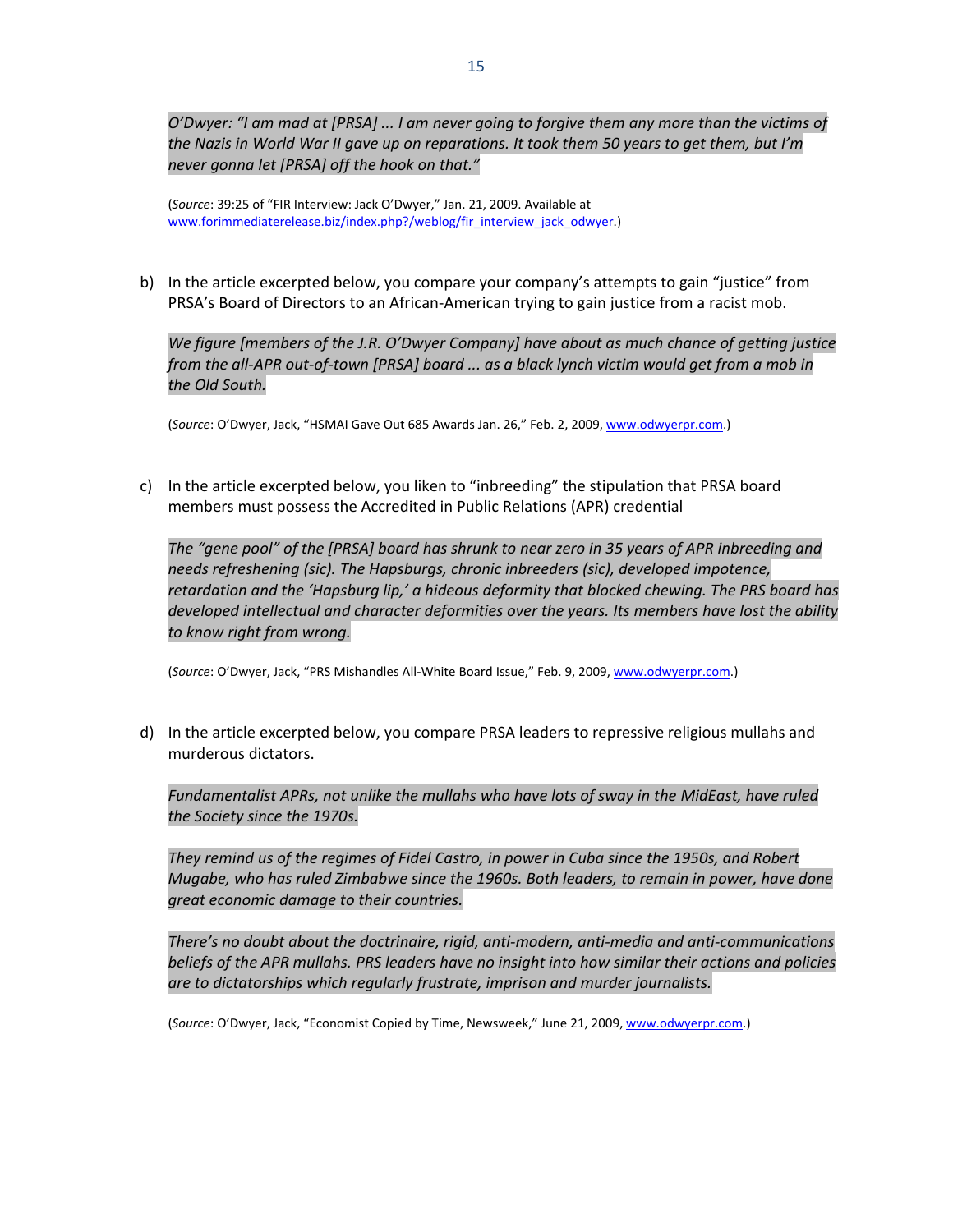e) In the articles excerpted below, you refer to PRSA's Chapter, Section and District leaders as "cronies" and infer that the PRSA Leadership Rally is an attempt to "buy" their loyalty.

*Many of the delegates are fresh from the June weekend in New York where each got at least \$750 in meals and cash from national for the "Leadership Rally" that is really a "Loyalty Rally."*

*What's involved is a conspiracy against the rank‐and‐file members …* 

*(Source*: O'Dwyer, Jack, ["'Cronies'](http://www.odwyerpr.com/blog/index.php?/archives/2984-Cronies-Discuss-PRSA-Dues-Hike-Twice-Today.html) Discuss PRSA Dues Hike Twice Today," Wednesday, July 27, 2011, [www.odwyerpr.com](http://www.odwyerpr.com/)*.*)

No. 11 is the blatant bribery of 110 chapter presidents-elect with a 'weekend in June in New *York' so they can learn how to be presidents (they're given with [sic] \$500 each in walking around money).*

*(Source*: O'Dwyer, Jack, "Only a Brief Period to Make Mark for (PRSA president and CEO)," Feb. 2, 2006, [www.odwyerpr.com](http://www.odwyerpr.com/).)

f) In the article excerpted below, you characterize PRSA as a "dictatorship" and infer that PRSA has bribed members as a way of stifling dissenting opinions.

*Dictatorships are able to remain in power because they surround themselves with a cadre of "cronies" who are paid off one way or another and block the "people" from organizing, said an op‐ed piece in the June 10* New York Times *by Bruce Bueno de [Mesquita](http://www.nytimes.com/2011/06/10/opinion/10DeMesquita.html) and Alastair Smith. Professors at New York University.*

However, if the dictators run out of money they are apt to lose support of their cronies and face *rebellion, said the professors, who have authored "The Dictator's [Handbook."](http://www.amazon.com/Dictators-Handbook-Behavior-Almost-Politics/dp/161039044X)*

*This is now happening at PR Society of America …* 

(*Source*: O'Dwyer, Jack, "Cronies Keep Dictatorships in Power (e.g., PRSA)," June 13, 2011, available at www.odwyerpr.com.)

g) In the article excerpted below, you characterize the Accredited in Public Relations (APR) credentialing process as being akin to murders committed by organized crime.

PRS says it's dedicated to truth-telling but its website fails to tell member prospects that they will *be second‐class citizens until they "make their bones" (i.e., take the APR test to show blind loyalty.)* 

*"Bones" are [usually](http://blogs.jobdig.com/wwds/2006/07/26/making-your-bones/) made in the mob by killing or injuring someone.*

(*Source*: O'Dwyer, Jack, "Worried PRSA Leaders Summon Calvary," August 22, 2011, available at www.odwyerpr.com.)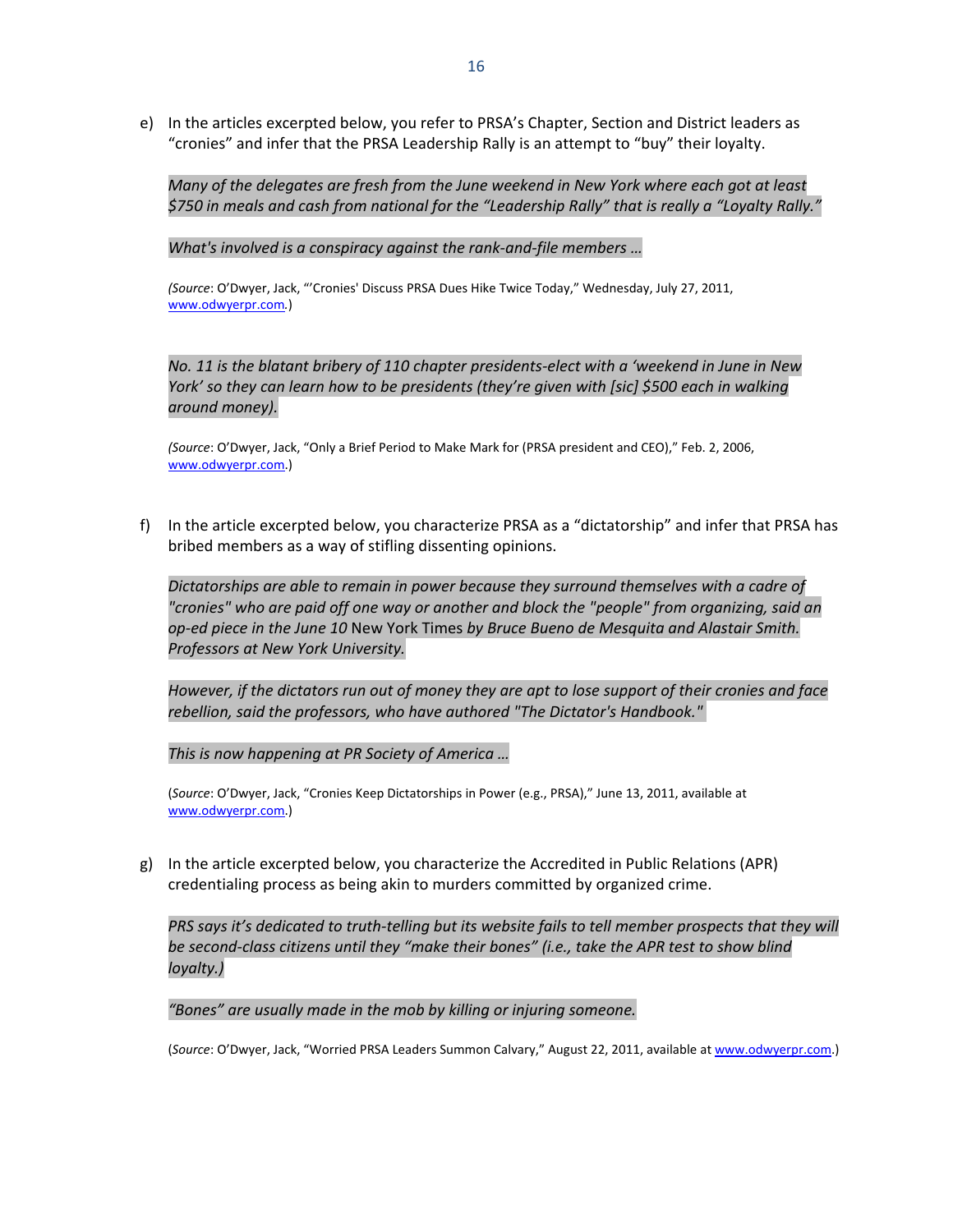- **8. Used anonymous sources to create an appearance of widespread dissention and controversy within PRSA.** 
	- a) PRSA received no complaints about the work of its 2008 Nominating Committee. Despite having been told this in the e‐mail exchange excerpted below, you or another writer for your organization published an article to the contrary, also excerpted below.

*I hear formal written complaints about the nominating process have been made to (PRSA COO), (PRSA chair), (PRSA immediate past chair) and (PRSA chair‐elect) involving people on the nomcom who did not have their dues paid up to date and other issues.*

*Do you confirm that formal written complaints have been made about the 2008 nomcom*?

(*Source*: Oct. 17, 2008, e‐mail from Jack O'Dwyer to PRSA's vice president, public relations.)

#### *The answer is no. No formal written complaints have been filed about the nomcom.*

(*Source*: Oct. 17, 2008, e‐mail to Jack O'Dwyer from PRSA vice president, public relations.)

*Complaints about the nominating process have been sent to leadership via e‐mails and phone calls.*

*Among them are that at least one person on the nomcom had a lapsed PRS membership, that allegedly "inappropriate questions" were asked of some candidates, and that some candidates knew the questions that were going to be asked.*

(*Source*: Author unknown, "Complaints Surface About 2008 PRS NomCom," Oct. 20, 2008, [www.odwyerpr.com](http://www.odwyerpr.com/).)

b) In the e-mail excerpted below, a PRSA past president alleges that you fabricated a quote and attributed it to her. To our knowledge, a retraction was never published.

After reading your editorial, I felt compelled to let you know that you ... incorrectly quoted ... me.

*To set the record straight, I never said anything derogatory about (PRSA president‐elect) or her leadership role in PRSA. … The abilities of the leaders (EC, Board and etc.) was never called into question at any time.*

*Why on earth did you make up that quote? Or, did someone make it up for you? I never mentioned (PRSA president‐elect's) name, but you know that. If you were on the call or whoever* taped it for you must have known that (PRSA president-elect) led the call. Considering you got all *of the other information I said correct, almost verbatim, I can't understand why you had to make‐up a quote from me that was false to make your point.*

*Jack, we can agree to disagree, but don't print lies and attach my name to them. It is not necessary and it's disrespectful. … After all of these years, I am offended that you would insult me and my name because you don't agree with a proposal to by‐law. Get real!!!*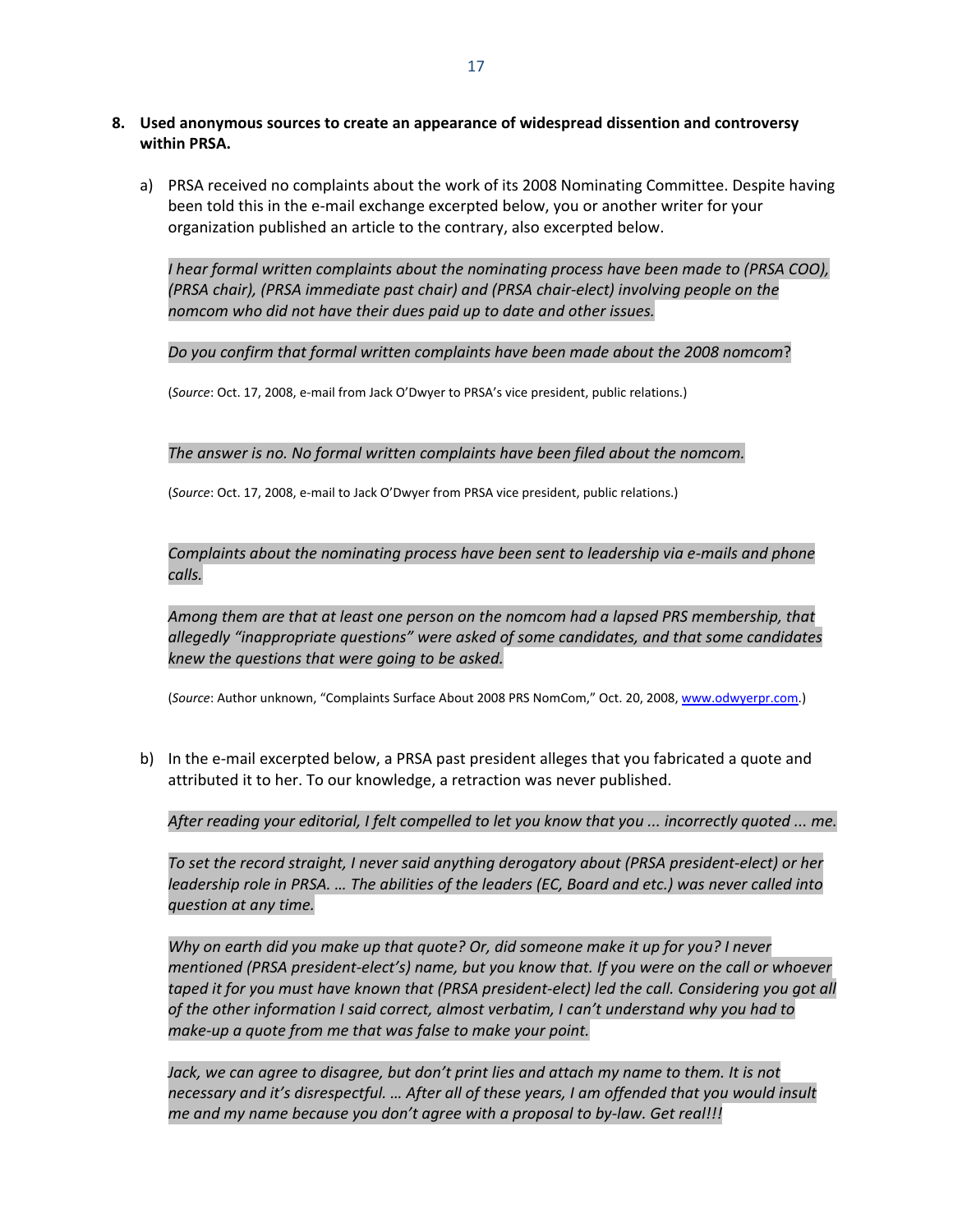*I expect a retraction, or at least a personal apology to me and to (incoming PRSA president). Please make it happen.*

(*Source*: Excerpts of Nov. 2, 2006, e‐mail from PRSA past president to Jack O'Dwyer.)

c) In the article excerpted below, you claim  $-$  based on anonymous sources  $-$  that PRSA was planning to bar media coverage of its Leadership Assembly, when press credentials for you and a second attendee were granted upon receipt of your request.

*A sketchy "preliminary" [Assembly] agenda mentions an "Assembly Think Tank discussion" during the lunch break ... sources say this really means: "No press allowed."*

(*Source*: O'Dwyer, Jack, "Board Drops Ball on Bylaw Reform," Oct. 8, 2008, [www.odwyerpr.com.](http://www.odwyerpr.com/))

# **9. Mischaracterized PRSA's relationship with the media generally, and the J.R. O'Dwyer organization specifically.**

a) PRSA regularly engages with traditional and social media of all types, and frequently posts the results of these interactions in our online Newsroom. As a matter of course, the J.R. O'Dwyer organization receives copies of all PRSA press releases and may access the PRSA online Newsroom at any time. In the articles excerpted below, you characterize PRSA's media policy as a media "boycott," and accuse PRSA of "blackballing" or "blacklisting" your organization.

*We don't know how the nine educators who are seeking national office at PRS can associate their institutions of learning with the formal press boycott that has been passed by the PRS board. We doubt their school officials would allow this.*

(*Source*: O'Dwyer, Jack, "PR Opinion/Items," Jack O'Dwyer's Newsletter, Internet edition, July 16, 2008, [www.odwyerpr.com](http://www.odwyerpr.com/).)

*PRS has a formal boycott against the press in which board members, officers and staff are forbidden to answer questions from the press. CEO (PRSA chair and CEO) is the only authorized spokesperson for the Society.*

(*Source*: Author unknown, "'Blue Ribbon' Panel on Certification," Aug. 3, 2007, [www.odwyerpr.com.](http://www.odwyerpr.com/))

# *PR Society of America, which has blacklisted this reporter for years, [including](http://www.odwyerpr.com/blog/index.php?/archives/856-McCormick,-Murray-Visit-ODwyer-Offices.html) an hour‐long [delivery](http://www.odwyerpr.com/blog/index.php?/archives/856-McCormick,-Murray-Visit-ODwyer-Offices.html) of that policy by chair Gary McCormick and COO Bill Murray on March 19, 2010 in my own office, has condemned blacklisting of reporters as "unethical."*

(*Source*: O'Dwyer, Jack, ["Blacklisting](http://www.odwyerpr.com/blog/index.php?/archives/2771-Blacklisting-PRSA-Condemns-Blacklisting.html) PRSA Condemns Blacklisting," June 21, 2011, [www.odwyerpr.com.](http://www.odwyerpr.com/))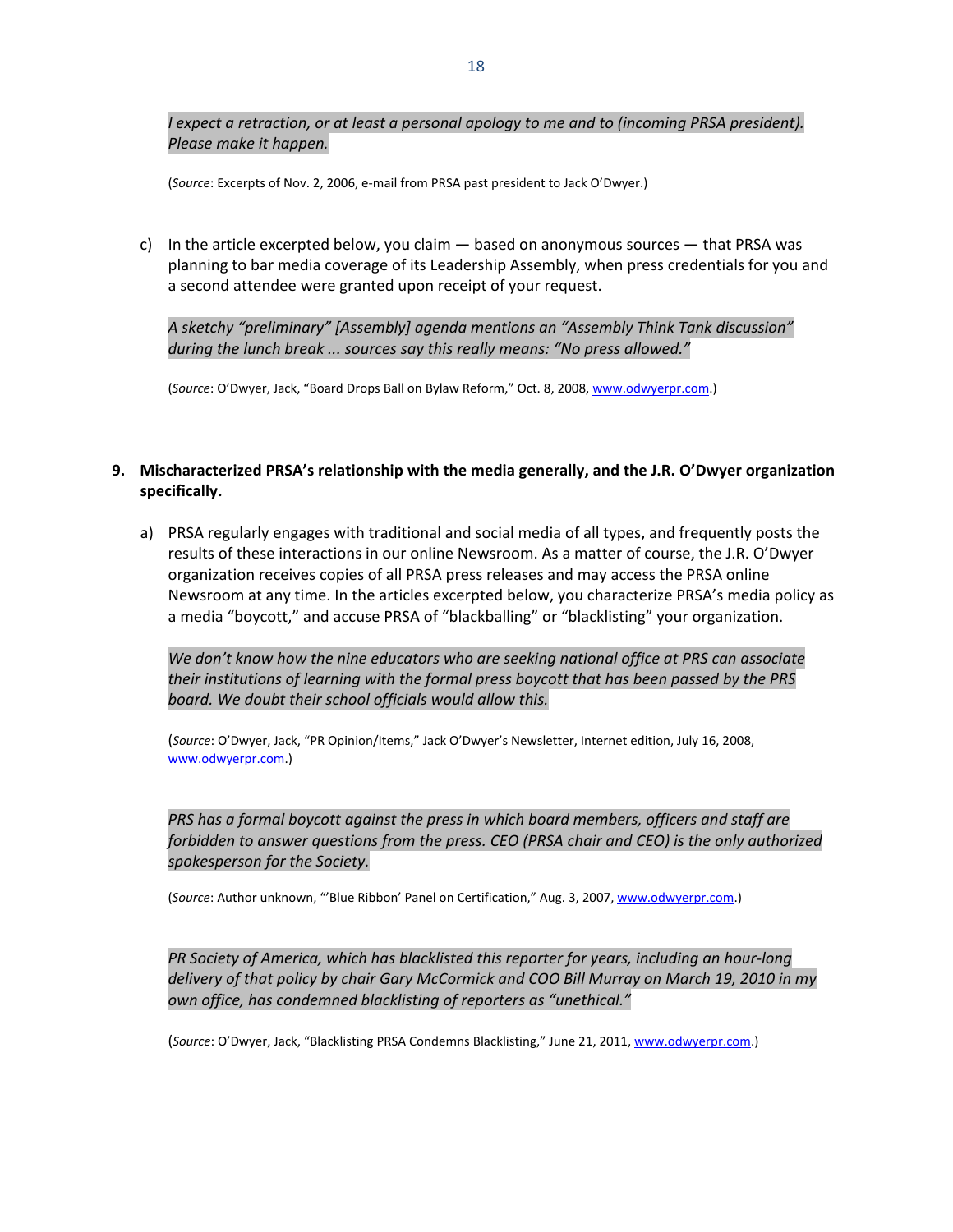*For years Jack O'Dwyer has, in PRSA's view, subjected PRSA's leadership and volunteers to innuendo and personal attacks in his print and Internet publications. But it's not just his writings. He has also pursued these attacks on PRSA volunteers through calls to employers, associates and the hometown media of volunteer leaders who agreed to serve PRSA on the national, regional and local levels, calling into question their ethics or professional standards in choosing to associate with PRSA.*

*… calling associates, supervisors, local media and others to criticize PRSA is all too common, and has occurred repeatedly. He has even called reporters in host cities for PRSA International Conferences, again delivering his attacks on PRSA. In our view, it is not the normal role of an objective reporter, nor a part of respectful discourse, to rally other media to an attack campaign or to call a PRSA volunteer's business associates to challenge a co‐worker's service to the profession. The ongoing lack of respect for PRSA volunteers and staff has made any attempts at dialogue unproductive for the Society, which is why PRSA has decided to limit its contact with O'Dwyer.*

At PRSA, we think it is our responsibility to live up to our Member Code of Ethics by working with *those who are committed to advancing the free flow of accurate and truthful information.*

(*Source*: Excerpts of April 9, 2008, letter from PRSA Board of Directors to PRSA leadership.)

## *Dissemination of Media Information*

*PRSA distributes press materials to all legitimate and relevant consumer and industry media equally and without prejudice, except in cases, as determined from time to time, in which media exclusivity has been requested or offered and subsequently granted.*

(*Source*: Excerpt from PRSA media policy, available at [http://media.prsa.org/prsamediapolicy.](http://media.prsa.org/prsamediapolicy))

## **10. Approached PRSA leaders to advocate your personal opinions and beliefs toward PRSA.**

a) In the article and e-mail excerpted below, you state that you have e-mailed an individual member and the presidents of nearly every local PRSA Chapters to express your opinions on the proposed 2012 PRSA dues increase.

(PRSA Member) was sent an e-mail noting the Society lost \$2.9 million on APR from 1986-2002 *and deprived itself of millions of income by only having the national conference in New York once (2004) since 1990. More than \$1 million has been spent on "Leadership Rallies" since 1999 for chapter, section and district leaders supposedly to instruct them on how to retain and attract members.*

This website [also] has e-mailed the presidents of nearly all of the 110 chapters asking if chapter *members will be allowed to vote on the dues hike.*

(*Source*: O'Dwyer, Jack, "30 Ex‐PRSA Chairs Could Vote in [Assembly,](http://www.odwyerpr.com/blog/index.php?/archives/3112-30-Ex-PRSA-Chairs-Could-Vote-in-Assembly.html)" Aug. 19, 2011, available at [www.odwyerpr.com\)](http://www.odwyerpr.com/)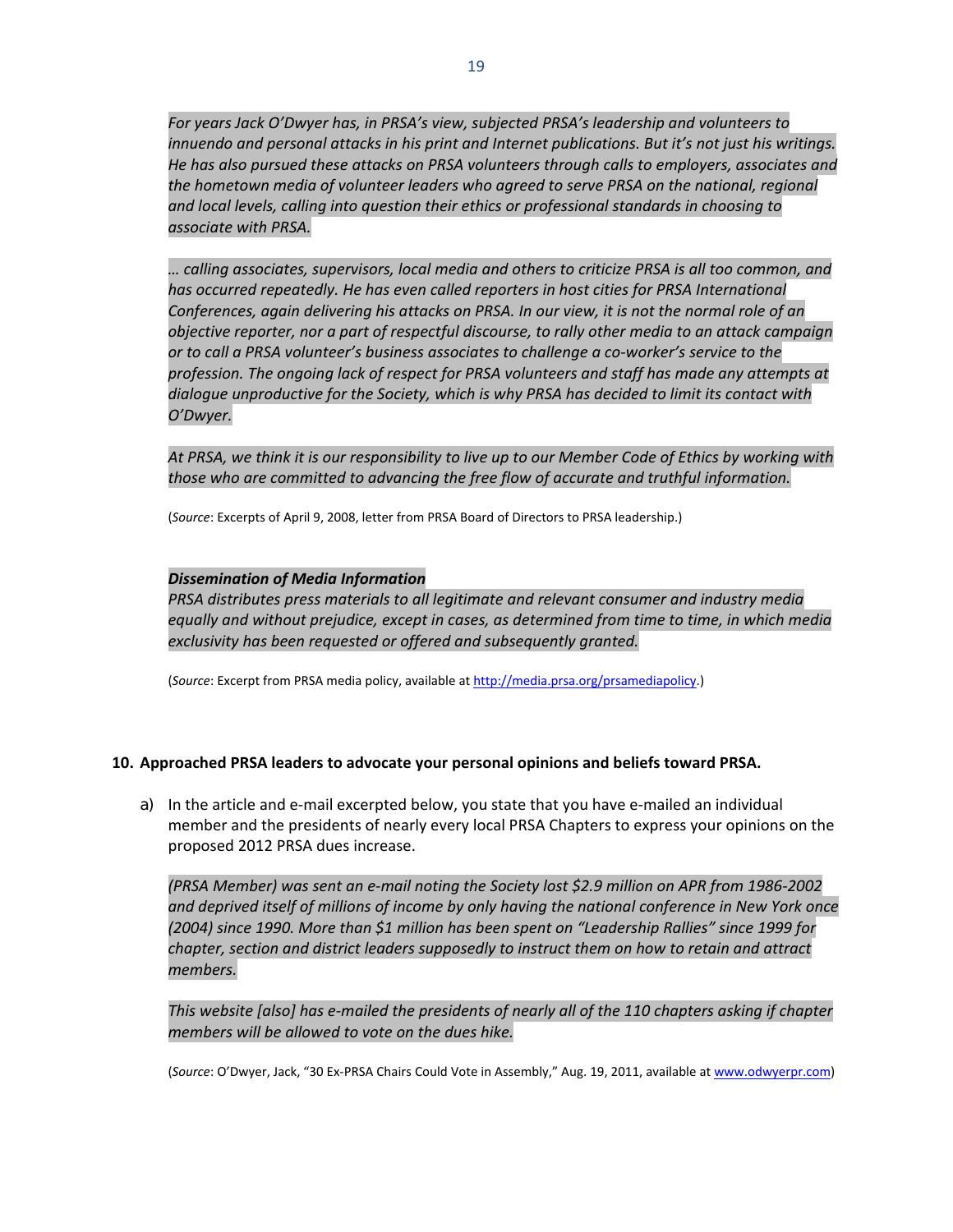This is reporter Jack O'Dwyer writing to you in your role as a director of the (State) chapter of *PRSA.*

## *I hope you will "lend me your ear."*

In the past few weeks I have sent more than 300 e-mails to presidents of the 50 largest chapters *talking about the Society's mismanagement of its money, leadership's near stranglehold on the Assembly (only one of the 110 chapters supported the bid last year to let non‐APRs run for national office), and the choking off of many sources of information about the Society.*

*Only a few presidents are talking to me but most are at least listening.*

*I want you to study these materials and call up and/or e‐mail (PRSA Chair and CEO) (contact information) and (PRSA COO) (contact information) and register your protest against Society policies that block information flow and threaten members with prosecution if they forward.* 

(*Source*: Aug. 30, 2011 e‐mail from Jack O'Dwyer to the president of a PRSA Chapter.)

b) In the eGroup comment excerpted below, a PRSA Chapter President describes her reaction to receiving your e‐mails.

Until this dues increase topic came up, I had never even heard of JOD -- and neither had any of *my board members.*

(*Source*: Comment posted to a PRSA eGroup discussion board by a PRSA Chapter President on Aug. 4, 2011.)

c) In the e-mail excerpted below, you suggest that PRSA's Chapter Presidents should organize in opposition to PRSA "national" and its Board of Directors.

*I'm hoping the chapter presidents will organize this year and institute much‐needed reforms including placing the Assembly over the board. … Central Michigan tried this in 2006 but none of the other 109 chapters supported it. I'm aware of the tremendous control national has over the chapters and hoping this can be changed now that the Society is facing financial problems.*

(*Source*: Aug. 3, 2011 e‐mail from Jack O'Dwyer to the president of a PRSA Chapter.)

## **11. Approached other journalists to advocate negative coverage of PRSA.**

a) You encouraged Brian Tierney and Tony Gnoffo of the *Philadelphia Inquirer* to write negative stories about PRSA, to coincide with the PRSA International Conference, which was being held in Philadelphia.

*We were disappointed that the Philadelphia Inquirer, bought for \$562M last year by former PR executive Brian Tierney and his "rich friends" (said an article in the Columbia Journalism Review), failed to provide any coverage of the PRS conference even though (he) was a featured speaker.*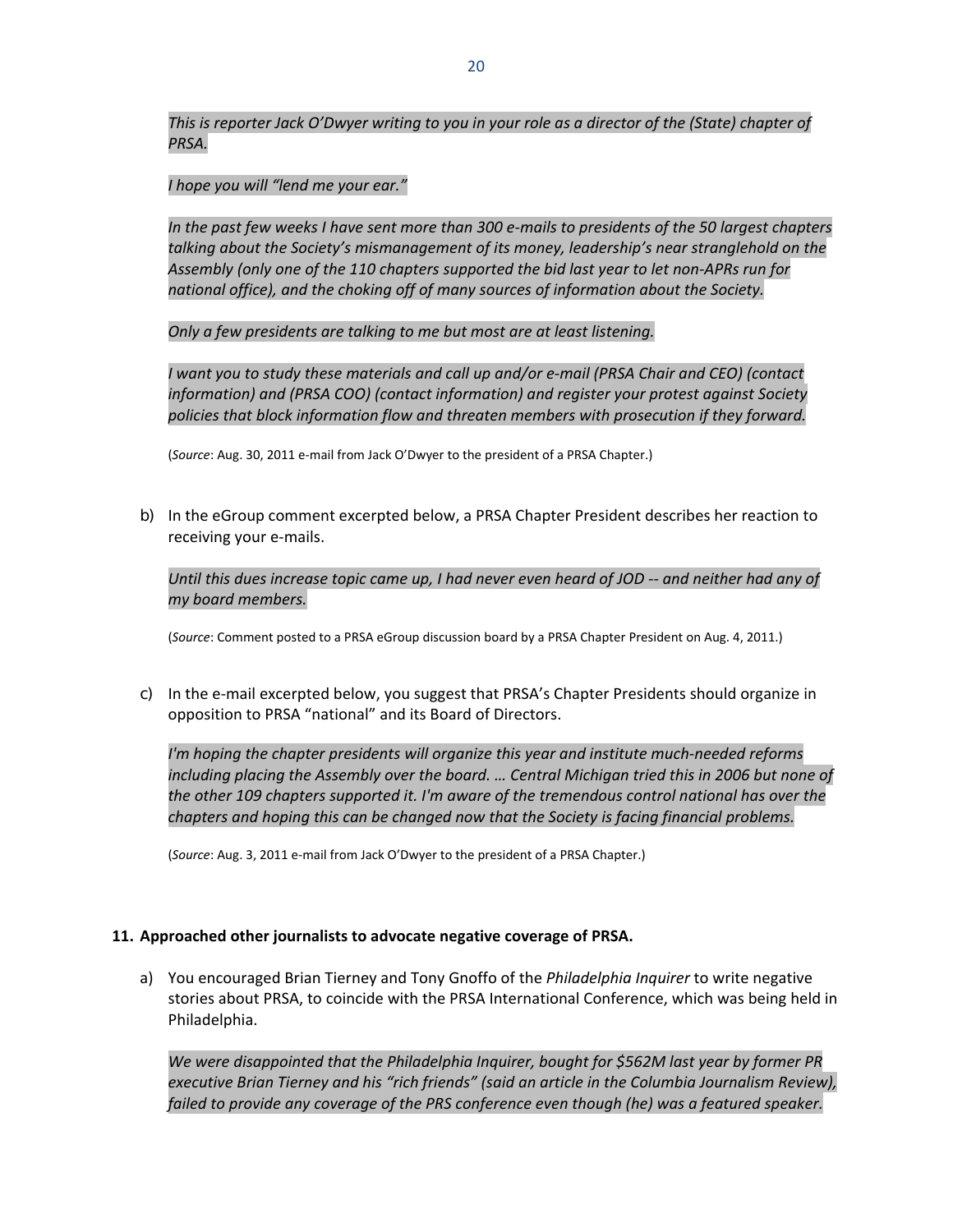*We sent Tierney materials for weeks with the angle that PRS, rife with undemocratic and press‐ dodging policies, was meeting on its 60th anniversary in the city where America's democracy was created. Tierney brushed us off, saying he was busy with other things.*

*Materials were also sent to Tony Gnoffo, business editor.*

(*Source*: O'Dwyer, Jack, "PR Should Supply 'Hard' Answers," Oct. 29, 2007, [www.odwyerpr.com.](http://www.odwyerpr.com/))

b) You or another writer for your organization encouraged *Akron Beacon‐Journal Reporter* Betty Lin‐Fisher to ask your questions during an interview she had scheduled with PRSA's Chair and CEO.

*Efforts to hire a reporter to cover (PRSA chair and CEO) from the University of Akron or nearby Kent State, or from within the chapter membership, have been unsuccessful so far.*

A posting on Twitter has offered \$200 to anyone who will cover the (PRSA chair and CEO) visit to *the chapter including taking pictures.*

*Betty Lin‐Fisher, business writer for the Akron Beacon‐Journal, will interview (PRSA chair and CEO) in the newspaper's offices. Lin‐Fisher has also been sent the ten questions listed below. She has not indicated she will give them to (PRSA chair and CEO), noting she has her own assignment on this story.*

(*Source*: Author unknown, "(PRSA chair and CEO) Addresses PRS/Akron," May 12, 2009, [www.odwyerpr.com](http://www.odwyerpr.com/).)

c) You sent an e‐mail, excerpted below, to three reporters at the *Minneapolis Star Tribune*, in advance of PRSA's President and COO speaking to the PRSA Minnesota Chapter.

*I still (sic) interested in the appearance of (PRSA President and COO) next Thursday since it's such a rarity and there is so much news about the Society these days.*

*… members should have the right to ask any questions they wish and to have these answers publicized so other members can scrutinze (sic) them. Anyone with the title of "president" should cooperate.*

I'm surprised this is not a lunch or a dinner and that it's being held at an inconvenient time such *as 7:30 a.m. It doesn't seem like maximum attendance is being sought.*

*Newsworthy is whether (PRSA President and COO) is getting a new contract since the current* one is up Jan. 22, 2012. The Society is in the habit of concealing the terms of his contract until *they are published in IRS Form 990 which is not given to the members until late the following year.*

*Having a sequestered meeting like this involving the president of the Society does not live up to the Society Code which promises "free flow of accurate and truthful information" as needed for "informed decision making in a democratic society."*

(*Source*: June 15, 2011 e‐mail from Jack O'Dwyer to the executive committee of the Minnesota PRSA Chapter and three *Minneapolis Star Tribune* reporters.)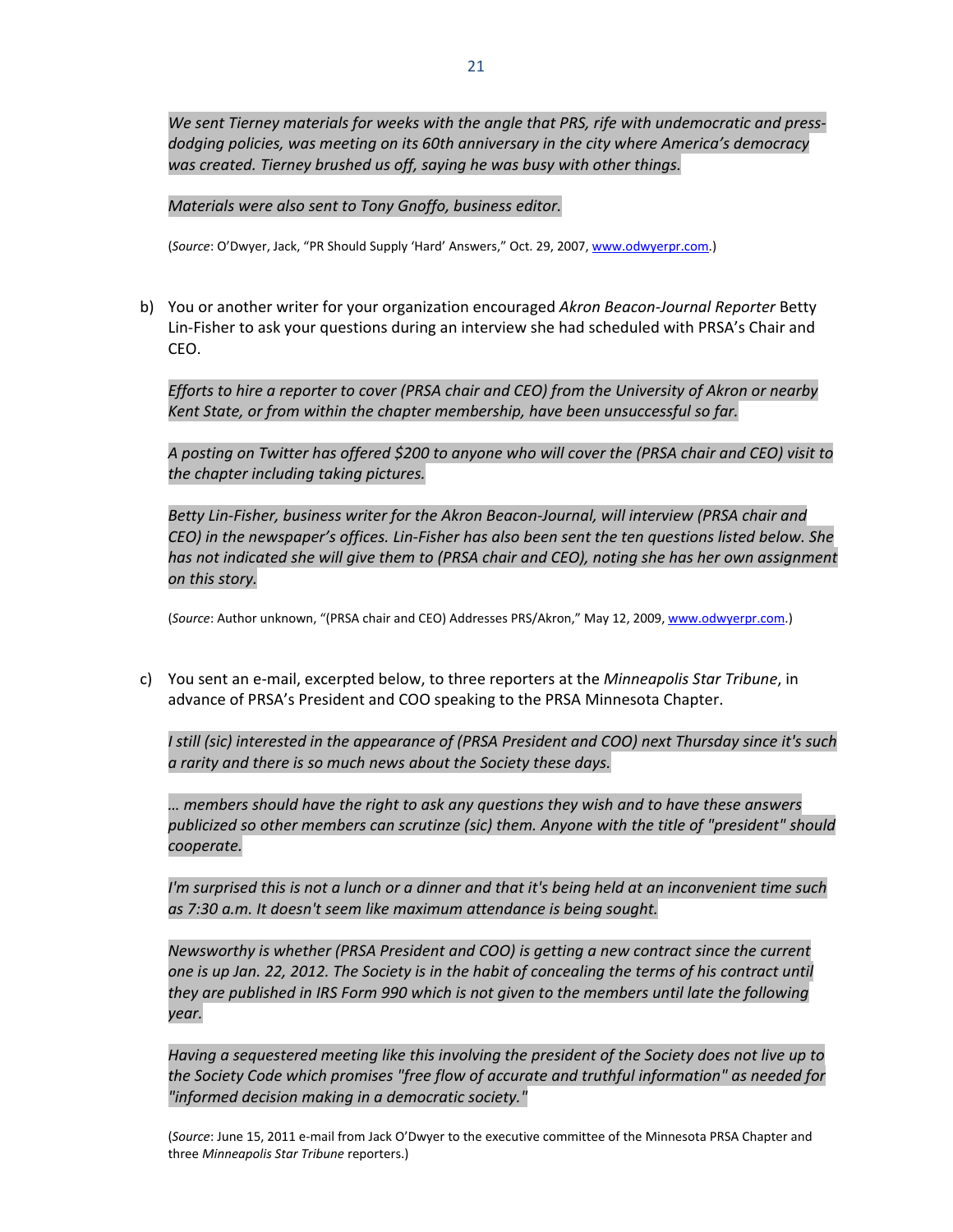### **12. Disregarded established PRSA media policies.**

a) In the e-mails excerpted below, you were notified in advance of the media policies in effect for PRSA's 2010 Leadership Assembly, and notified afterward that you had violated several of the stated policies.

*We look forward to having you attend the PRSA National Assembly on Oct. 16, in Washington, D.C. Because this is a working meeting of elected PRSA representatives, please note that the following press policies will be in effect for that day:*

- *(1) Only credentialed media will be permitted in the International Ballroom, where the National Assembly will take place.*
- *(2) Audio recording of the assembly is not permitted.*
- *(3) Photography of the assembly is not permitted; however, PRSA will have a photographer on site, and we will be happy to supply you with Assembly photos, upon request.*
- *(4) There will be a designated seating area for the press; we ask that you please remain within the designated media area while the meeting is taking place.*
- *(5) Interviews with assembly delegates are not permitted between the meeting hours of 8:30 a.m. to noon and 1:30 to 5:30 p.m.*
- *(6) When interviewing assembly delegates, please keep in mind that they are choosing to speak on their own behalf; their comments may or may not represent official PRSA policies or positions.*
- (7) A lunch break is scheduled from  $12 1.30$  p.m.; your press credentials do not provide for *admittance to the luncheon.*

*Please respect these policies. Any member of the media who breeches these policies will be denied access to future PRSA National Assemblies.*

(*Source*: Oct. 1, 2010, e‐mail from PRSA's vice president of public relations to Jack O'Dwyer.)

*You were dozing right in the middle of the afternoon session, which is extremely embarrassing to me personally: to have a reporter, to whom I granted press credentials, sleeping in front of 400 members and 17 Board members, all of whom I serve.*

*… I'd like to bring a few other behavioral items to your attention:*

- *A tape recorder went off in your bag — even though I told you weeks in advance that recording the Assembly proceedings was not permitted — causing at least three delegates to get up from their seats to ask you to shut it off.*
- *You starting taking pictures when you arrived — even though I told you weeks in advance that you weren't permitted to take pictures — until one of the members of my staff asked you to stop.*
- *You tried to sneak into the luncheon — even though I told you weeks in advance that you weren't allowed to attend the luncheon — and then you verbally assaulted (a PRSA past‐ President) and other delegates about the policy.*
- *Following the Assembly, you got into a verbal (and by some accounts, physical) altercation with an Assembly Delegate, which was observed by a Board member and other conference attendees.*